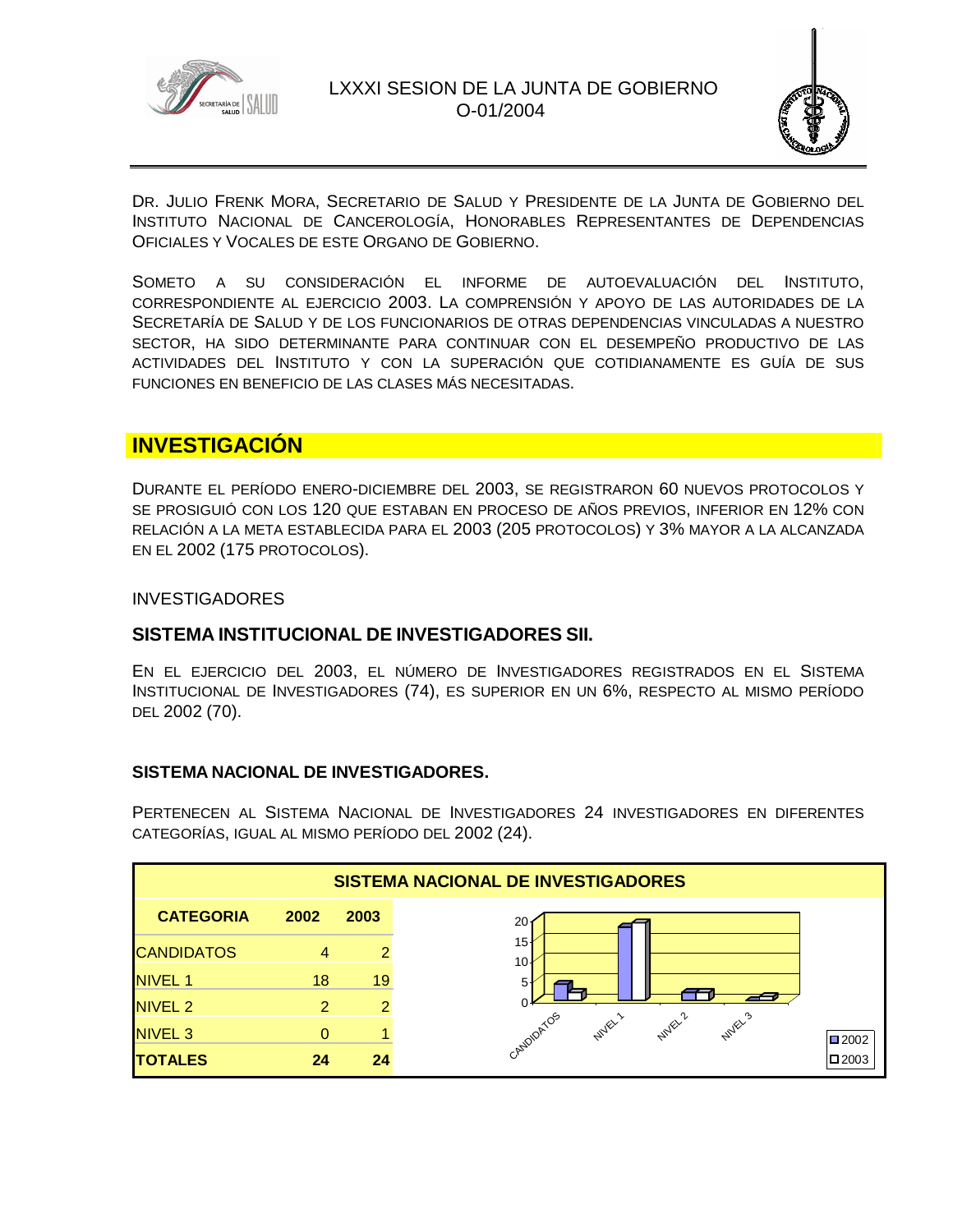



EN CUANTO A LA FORMACIÓN DE RECURSOS HUMANOS DENTRO DEL ÁREA DE LA DIRECCIÓN DE INVESTIGACIÓN, 10 INVESTIGADORES REALIZAN ESTUDIOS DE DOCTORADO, 4 DE MAESTRÍA EN DIFERENTES PROGRAMAS Y 2 SE GRADUARON DURANTE EL PERÍODO DE ENERO A DICIEMBRE DEL 2003.

#### PUBLICACIONES

AL CUARTO TRIMESTRE DEL 2003, SE PUBLICARON 85 ARTÍCULOS, EL 45% (38) CORRESPONDEN AL GRUPO III Y IV. EN COMPARACIÓN CON EL EJERCICIO DE 2002 HUBO UN INCREMENTO DEL 6% (5 PUBLICACIONES).



SIN EMBARGO, EL NÚMERO DE PUBLICACIONES EN REVISTAS DE CIRCULACIÓN INTERNACIONAL SE INCREMENTÓ DURANTE EL PERÍODO, DE LAS CUALES SOBRESALEN LAS SIGUIENTES:

- DEMERET C, GARCÍA-CARRANCÁ A, THIERRY F. TRANSCRIPTION-INDEPENDENT TRIGGERING OF THE EXTRINSIC PATHWAY OF APOPTOSIS BY HUMAN PAPILLOMAVIRUS 18 E2 PROTEIN. ONCOGENE. 2003; 22(2): 168-175.
- DUEÑAS-GONZÁLEZ A, LÓPEZ-GRANIEL C, GONZÁLEZ A, GÓMEZ E, RIVERA L, MOHAR A, CHANONA G, TREJO-BECERRIL C, DE LA GARZA J. INDUCTION CHEMOTHERAPY WITH GEMCITABINE AND OXALIPLATIN FOR LOCALLY ADVANCED CERVICAL CARCINOMA. AM J CLIN ONCOL. 2003; 26(1): 22-25.
- CORNEJO-JUÁREZ P, SIERRA-MADERO J, VOLKOW-FERNÁNDEZ P. METABOLIC ACIDOSIS AND HEPATIC STEATOSIS IN TWO HIV-INFECTED PATIENTS ON STAVUDINE (D4T) TREATMENT. ARCH MED RES. 2003; 34 (1): 64-69.
- GUARNER J, HERRERA-GOEPFERT R, MOHAR A, SMITH C, SCHOFIELD A, HALPERIN D, SÁNCHEZ L, PARSONNET J. DIAGNOSTIC YIELD OF GASTRIC BIOPSY SPECIMENS WHEN SCREENING FOR PRENEOPLASTIC LESIONS. HUM PATHOL. 2003 ;34(1):28-31.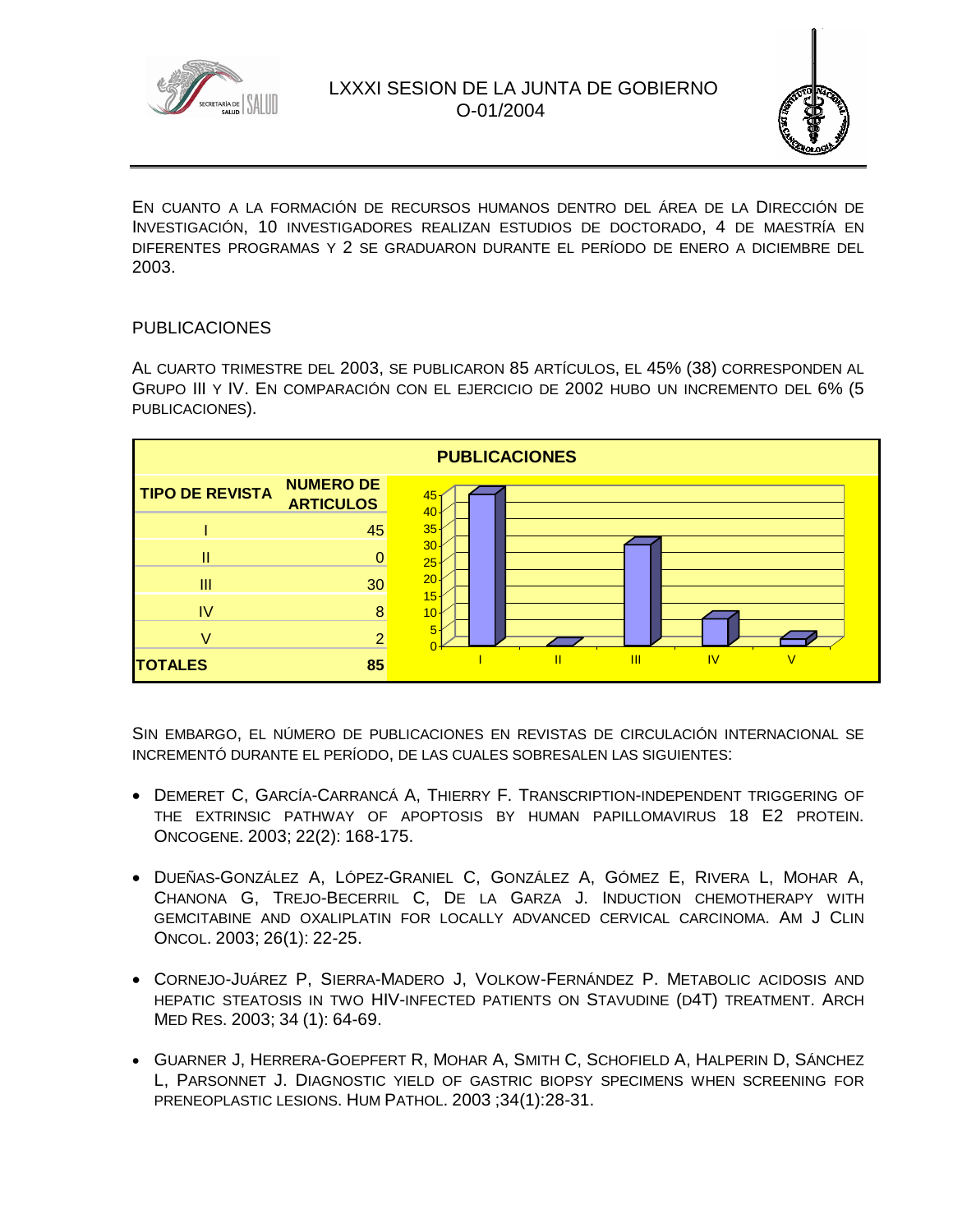



- MONDRAGÓN-SÁNCHEZ R, HERNÁNDEZ-CASTILLO E. PERIPHERAL CHOLANGIOCARCINOMA IN MEXICO. J. GASTROINTEST SURG. 2003;7(2):286.
- MONDRAGÓN-SÁNCHEZ R, GÓMEZ-GÓMEZ E, HERNÁNDEZ-CASTILLO E. RESECTION OF NON-COLORECTAL LIVER METASTASES. J GASTROINTEST SURG. 2003 ;7(2):286.
- MOSQUEDA-TAYLOR A, MENESES-GARCÍA A, RUÍZ-GODOY-RIVERA ML, SUÁREZ-ROA ML, LUNA-ORTÍZ K. MALIGNANT ODONTOGENIC TUMORS. A RETROSPECTIVE AND COLLABORATIVE STUDY OF SEVEN CASES. MED ORAL. 2003 ;8(2):110-121.
- HERRERA LA, TATO P, MOLINARI JL, PÉREZ E, DOMINGUEZ H, OSTROSKY-WEGMAN P. INDUCTION OF DNA DAMAGE IN HUMAN LYMPHOCYTES TREATED WITH A SOLUBLE FACTOR SECRETED BY TAENIA SOLIUM METACESTODES. TERATOG CARCINOG MUTAGEN 2003; 23 SUPPL 1:79-83.
- LACAL JC, MOHAR A. KEEPS IMPROVING: THE FACTS, THE DREAM. ONCOLOGÍA. 2003; 5 (1): 1-2.
- MORALES A, DUARTE-ROJO A, ANGELES-ANGELES A, MERY CM, RUÍZ-MOLINA JM, DÍAZ-SÁNCHEZ V, ROBLES-DÍAZ G. THE BFORM OF THE ESTROGEN RECEPTOR IS PREDOMINANTLY EXPRESSED IN THE PAPILLARY CYSTIC NEOPLASM OF THE PANCREAS. PANCREAS. 2003; 26(3): 258-263.
- VOLKOW P, BENEDICTE J, VILAR-COMPTE D, CASTILLO JR. CONTACT WITH HOSPITAL SYRINGES CONTAINING BODY FLUIDS. IMPLICATIONS FOR MEDICAL WASTE MANAGEMENT REGULATION. SALUD PÚBLICA DE MÉXICO, 2003; 45(2):120-122.
- ALCÁZAR-OLÁN R, REYES-CHIQUETE D, PLANCARTE-SÁNCHEZ R. VALORACIÓN DEL PACIENTE QUE SOLICITA MUERTE ASISTIDA. ONCOLOGÍA. 2003; 5 (2): 65-69.
- TREJO BECERRIL C., PÉREZ CÁRDENAS E, TREVIÑO CUEVAS H, TAJA CHAYEB L, GARCÍA LÓPEZ P, SEGURA PACHECO B, CHÁVEZ BLANCO A, LIZANO SOBERÓN M, GONZÁLEZ FIERRO A, MARISCAL I, WEGMAN OSTROSKY T, DUEÑAS GONZÁLEZ A. CIRCULATING NUCLEOSOMES AND RESPONSE TO CHEMOTHERAPY; AN IN VITRO, IN VIVO AND CLINICAL STUDY ON CERVICAL CANCER PATIENTS. INT J. CANCER, 2003; 104: 663-668.
- **SEGURA PACHECO B, TREJO BECERRIL C., PÉREZ CÁRDENAS E, TAJA CHAYEB L, MARISCAL I,** CHÁVEZ BLANCO A, ACUÑA C, SALAZAR AM, LIZANO SOBERÓN M, DUEÑAS GONZÁLEZ A. REACTIVATION OF TUMOR SUPPRESSOR GENES BY THE CARDIOVASCULAR DRUGS HYDRALAZINE AND PROCAINAMIDE AND THEIR POTENTIAL USE IN CANCER THERAPY. CLINICAL CANCER RESEARCH, 2003, 9(5):1596-1603.
- RIVERO TREJO L, HERNÁNDEZ GUERRERO A, SOBRINO COSSIO S, ROSALES SOLÍS A, CÓRDOVA PLUMA VH, FRÍAS MENDÍVIL M. FRECUENCIA DE PROCTOPATÍA POSTRADIACIÓN EN PACIENTES CON CÁNCER CÉRVICO-UTERINO (CACU). ONCOLOGÍA, 2003; 5(3):156-161.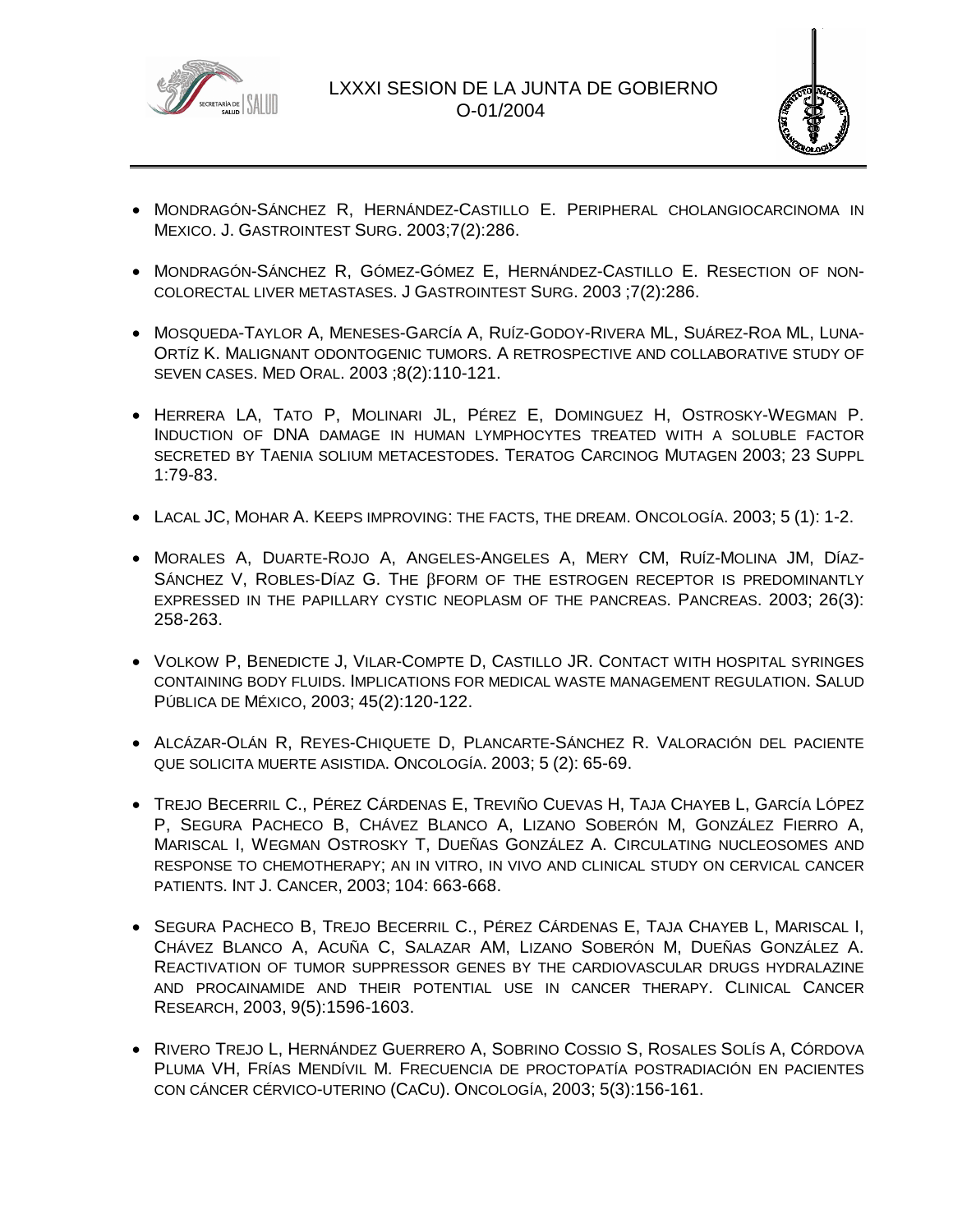



- GÓMEZ-GÓMEZ E, MONDRAGÓN SÁNCHEZ R, DÍAZ SOTOMAYOR M, GARDUÑO LÓPEZ AL, HERNÁNDEZ CASTILLO E, CÓRDOBA GUTIÉRREZ H. INFERIOR VENA CAVA LEIOMYOSARCOMA. REPORT OF TWO CASES AND REVIEW OF MANAGEMENT. ONCOLOGÍA, 2003; 5(3):170-173.
- GALLARDO RINCÓN D, PÉREZ LANDEROS L, OÑATE OCAÑA LF, MOHAR A, CALDERILLO G, GARZA JD JDEL, CABRERA P, SÁNCHEZ B, DUEÑAS GONZÁLEZ A. LONG–TERM RESULTS OF PACLITAXEL IN FIGO STAGE III OVARIAN CARCINOMA. ANTICANCER DRUGS, 2003; 14(5):347-52.
- GUZMÁN P, SOTELO-REGIL RC, MOHAR A, GONSEBATT ME. POSITIVE CORRELATION BETWEEN THE FREQUENCY OF MICRONUCLEATED CELLS AND DYSPLASIA IN PAPANICOLAOU SMEARS. ENVIRONMENTAL AND MOLECULAR MUTAGENESIS, 2003; 41(5): 339-343.
- ROCHA-ZAVALETA L, PEREIRA-SUÁREZ AL, YESCAS G, CRUZ-MIMIAGA RM, GARCÍA-CARRANCÁ A, CRUZ-TALONIA F. MUCOSAL IGG AND IGA RESPONSES TO HUMAN PAPILLOMAVIRUS TYPE CAPSID PROTEINS IN HPV16-INFECTED WOMEN WITHOUT VISIBLE PATHOLOGY. VIRAL IMMUNOL, 2003; 16(2): 159-68.
- HERNÁNDEZ GUERRERO A, CHIAPA CORTÉS M, SOBRINO COSSIO S, TRUJILLO CASILLAS J, ROSALES SOLÍS A, ALONSO LARRAGA O, RUÍZ MOLINA JM, BARRERA FRANCO JL, PODOLSKY I. PALIACIÓN DE LA DISFAGIA MALIGNA CON ENDOPROTESIS METÁLICA AUTOEXPANDIBLE. ONCOLOGÍA, 2003; 5(4): 207-211.
- OÑATE OCAÑA LF, LÓPEZ GRANIEL CM, GALLARDO RINCÓN D, AIELLO-CROCIFOGLIO V, MONDRAGÓN SÁNCHEZ R. THE PROGNOSTIC VALUE OF SERUM CARCINOEMBRYONIC ANTIGEN IN COLORECTAL CARCINOMA. ONCOLOGÍA, 2003; 5(4): 212-217.
- LÓPEZ CARRILLO L, LÓPEZ CERVANTES M, ROBLES DÍAZ G, RAMÍREZ ESPITIA A, MOHAR BETANCOURT A, MENESES GARCÍA A, LÓPEZ VIDAL Y, BLAIR A. CAPSAICIN CONSUMPTION, HELICOBACTER PYLORI POSITIVITY AND GASTRIC CANCER IN MÉXICO. INT J CANCER, 2003; 106: 277-282.
- LABARDINI MÉNDEZ J, SALLES MANUEL M.T, MARTÍNEZ PALMA A, VARGAS VIVEROS P, HURTADO MONROY R, CERVERA CEBALLOS E. LEUCEMIA GRANULOCÍTICA CRÓNICA: DE LA BIOLOGÍA MOLECULAR AL DESARROLLO DE BLANCOS TERAPÉUTICOS MOLECULARES. ONCOLOGÍA, 2003, 5 (SUP. 1): 14-18.
- CERVERA CEBALLOS E, CERVANTES BRAVO BE, VELÁZQUEZ ACOSTA C, MARTÍNEZ PALMA A. COMPARACIÓN DE DOS MÉTODOS AUTOMATIZADOS PARA HEMOCULTIVO, BASTEC 9120 VS ESP CULTURE SYSTEM II. ONCOLOGÍA, 2003, 5 (SUP. 1): 24-26.
- HERNÁNDEZ CASTRO B, CERVERA CEBALLOS E. UTILIDAD PRONÓSTICA DE LA PRUEBA DE B2- MICROGLOBULINA EN PACIENTES CON LINFOMA. ONCOLOGÍA, 2003, 5 (SUP. 1): 42-45.
- CERVERA CEBALLOS E. EDITORIAL. ONCOLOGÍA, 2003, 5 (SUP. 1).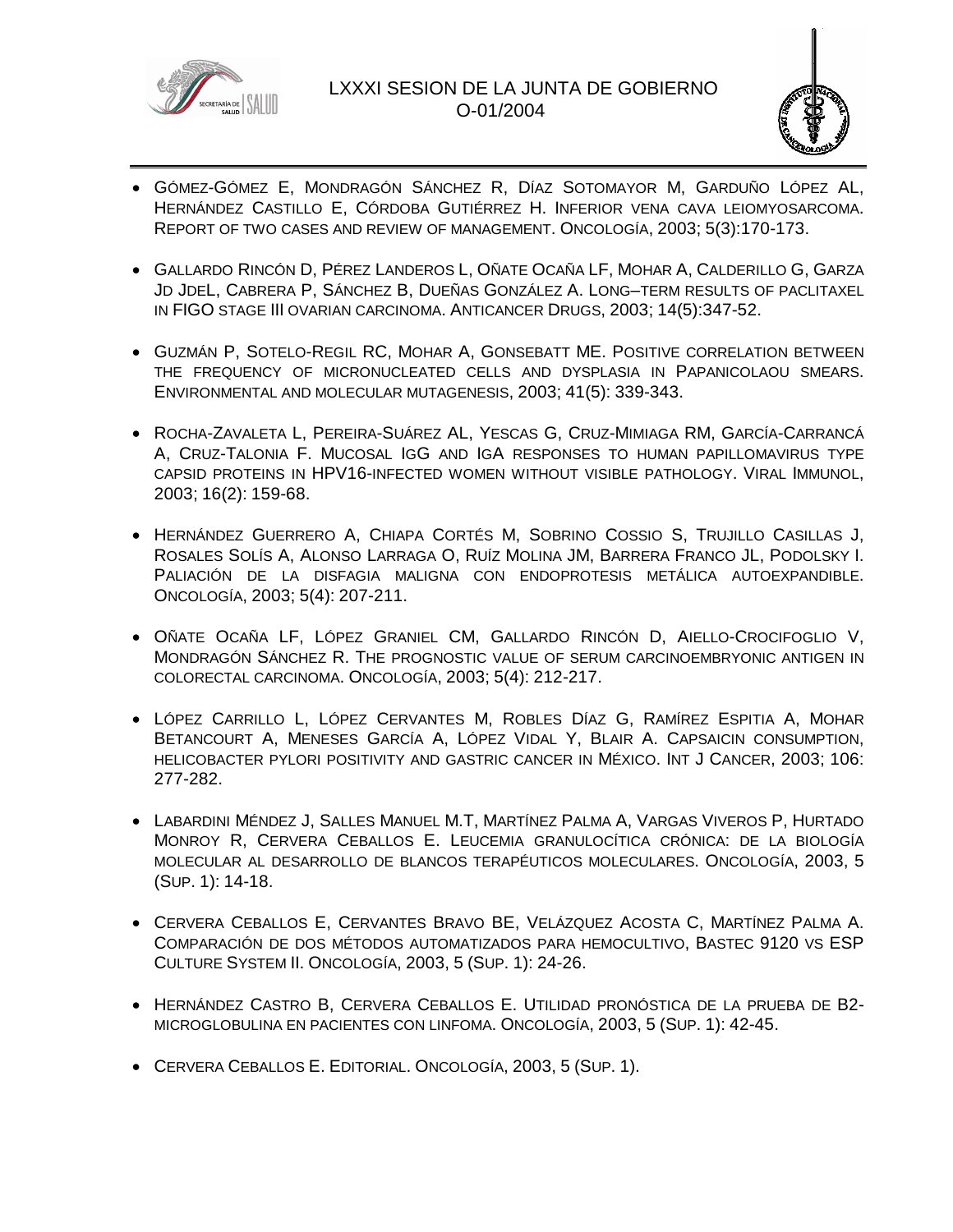



- RAMÍREZ T, THOMA K, TAJA CHAYEB L, EFFERTH T, HERRERA LA, HALATSCH ME, GEBHART E. SPECIFIC PATTERNS OF DNA COPY NUMBER GAINS AND LOSSES IN EIGHT NEW GLIOBLASTOMA MULTIFORME CELL LINES. INT J ONCOL. 2003; 23(2):453-60.
- VERASTEGUI EL, MORALES RB, BARRERA-FRANCO JL, POITEVIN AC, HADDEN J. LONG-TERM IMMUNE DYSFUNCTION AFTER RADIOTHERAPY TO THE HEAD AND NECK AREA. INT IMMUNOPHARMACOL. 2003; 3(8):1093-1104.
- MENESES A, VERASTEGUI E, BARRERA JL, DE LA GARZA J, HADDEN JW. LYMPH NODE HISTOLOGY IN HEAD AND NECK CANCER: IMPACT OF IMMUNOTHERAPY WITH IRX-2. INT IMMUNOPHARMACOL. 2003; 3 (8):1083-91.
- HADDEN J, VERASTEGUI E, BARRERA JL, KURMAN M, MENESES A, ZINSER JW, DE LA GARZA J, HADDEN E. A TRIAL OF IRX-2 IN PATIENTS WITH SQUAMOUS CELL CARCINOMAS OF THE HEAD AND NECK. INT IMMUNOPHARMACOL. 2003; 3(8):1073-81.
- **POIRIER LA, HERRERA LA, WISE CK. ON THE CHEMICAL CAUSATION OF METHYL DEFICIENCY AND** ITS ATTENDANT PATHOLOGIES, IMPACT ON PUBLIC HEALTH, 2003; 3(1): 1-31.
- DUEÑAS-GONZÁLEZ A, CETINA L, SÁNCHEZ B, GÓMEZ E, RIVERA L, HINOJOSA J, LÓPEZ-GRANIEL C, GONZÁLEZ-ENCISO A, DE LA GARZA J. A PHASE I STUDY OF CARBOPLATIN CONCURRENT WITH RADIATION IN FIGO STAGE IIIB CERVIX UTERI CARCINOMA. INT J RADIAT ONCOL BIOL PHYS, 2003; 56(5): 1361-5.
- RAMÍREZ T, GARCÍA-MONTALVO V, WISE C, CEA-OLIVARES R, POIRIER LA, HERRERA LA. S-ADENOSYL-L-METHIONINE IS ABLE TO REVERSE MICRONUCLEUS FORMATION INDUCED BY SODIUM ARSENITE AND OTHER CYTOSKELETON DISRUPTING AGENTS IN CULTURED HUMAN CELLS. MUTAT RES, 2003; 528(1-2):61-74.
- HERNÁNDEZ-HERNÁNDEZ DM, ORNELAS-BERNAL L, GUIDO-JIMÉNEZ M, APRESA-GARCÍA T, ALVARADO-CABRERO I, SALCEDO-VARGAS M, MOHAR-BETANCOURT A, GARCÍA-CARRANCA A. ASSOCIATION BETWEEN HIGH-RISK HUMAN PAPILLOMAVIRUS DNA LOAD AND PRECURSOR LESIONS OF CERVICAL CANCER IN MEXICAN WOMEN. GYNECOL ONCOL. 2003; 90(2):310-7.
- OSORNIO-VARGAS AR, BONNER JC, ALFARO-MORENO E, MARTÍNEZ L, GARCÍA-CUELLAR C, PONCE-DE-LEÓN ROSALES S, MIRANDA J, ROSAS I. PROINFLAMMATORY AND CYTOTOXIC EFFECTS OF MEXICO CITY AIR POLLUTION PARTICULATE MATTER (ITALIC)IN VITRO (/ITALIC)ARE DEPENDENT ON PARTICLE SIZE AND COMPOSITION. ENVIRON HEALTH PERSPECT, 2003; 111(10):1289-93.
- DUEÑAS-GONZÁLEZ A, LÓPEZ-GRANIEL C, GONZÁLEZ-ENCISO A, CETINA L, RIVERA L, MARISCAL I, MONTALVO G, GÓMEZ E, DE LA GARZA J, CHANONA G, MOHAR A. A PHASE II STUDY OF MULTIMODALITY TREATMENT FOR LOCALLY ADVANCED CERVICAL CANCER: NEOADJUVANT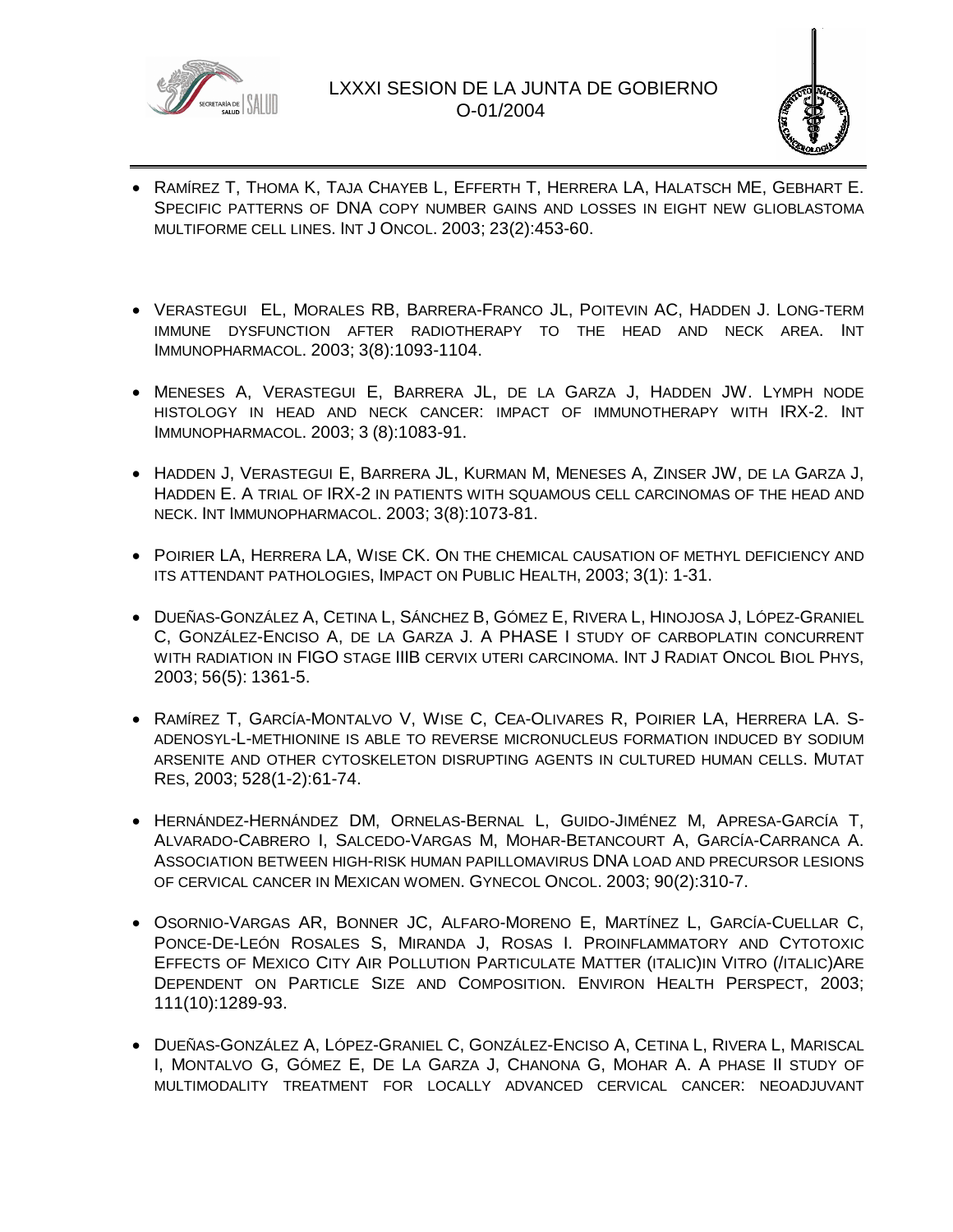



CARBOPLATIN AND PACLITAXEL FOLLOWED BY RADICAL HYSTERECTOMY AND ADJUVANT CISPLATIN CHEMORADIATION. ANN ONCOL, 2003; 14(8):1278-84.

- PORRAS-HERNÁNDEZ JD, VILAR-COMPTE D, CASHAT-CRUZ M, ORDORICA-FLORES RM, BRACHO-BLANCHET E, AVILA-FIGUEROA C. A PROSPECTIVE STUDY OF SURGICAL SITE INFECTIONS IN A PEDIATRIC HOSPITAL IN MEXICO CITY. AM J INFECT CONTROL, 2003; 31(5):302-8.
- RUIZ-GODOY R LM, MOSQUEDA-TAYLOR A, SUAREZ-ROA L, POITEVIN A, BANDALA-SANCHEZ E, MENESES-GARCIA A. HYBRID TUMOURS OF THE SALIVARY GLANDS. A REPORT OF TWO CASES INVOLVING THE PALATE AND A REVIEW OF THE LITERATURE. EUR ARCH OTORHINOLARYNGOL, 2003; 260(6):312-315.
- MONDRAGÓN-SÁNCHEZ R, ESPEJO FONSECA R, GARDUÑO LÓPEZ AL, RUÍZ MOLINA JM, OÑATE OCAÑA LF, GÓMEZ GÓMEZ E. INTRAOPERATIVE ULTRASOUND FOR ETHANOL TUMOR ABLATION AND LIVER RESECTION FOR MALIGNANT TUMORS. ONCOLOGÍA, 2003; 5(6):331-335.
- ALONSO LÁRRAGA JO, SOBRINO COSSIO S, HERNÁNDEZ GUERRERO A, CÓRDOBA PLUMA VH, TRUJILLO CASILLAS J. THE BORRMANN CLASSIFICATION. INTEROBSERVER AND INTRAOBSERVER AGREEMENT OF ENDOSCOPISTS IN AN ONCOLOGICAL HOSPITAL. ONCOLOGÍA, 2003; 5(6):345- 350.
- HERRERA-GOEPFERT R, LIZANO SOBERÓN M, GARCÍA PERALES M. VERRUCIFORM XANTHOMA OF THE ESOPHAGUS. HUMAN PATHOLOGY, 2003, 34(8):814-815.
- DUEÑAS-GONZÁLEZ A, CETINA L, MARISCAL I, DE LA GARZA J. MODERN MANAGEMENT OF LOCALLY ADVANCED CERVICAL CARCINOMA. CANCER TREAT REV. 2003 OCT;29(5):389-99.
- VOLKOW P. THE MEXICAN EXPERIENCE WITH THE IMPACT OF BANNING THE BLOOD-PLASMA TRADE IN PREVENTING HIV TRANSMISSION: 'WHAT HISTORY IGNORES IS MEANT TO BE REPEATED' AIDS. 2003 ; 17(8): 1263-1264.
- VILAR-COMPTE D, JACQUEMIN B, DÍAZ-GONZÁLEZ A, VELÁSQUEZ C, VOLKOW P. BROTE POR PSEUDOMONAS AERUGINOSA, EN EL ÁREA DE ATENCIÓN AMBULATORIA DE HERIDAS QUIRÚRGICAS, EN PACIENTES POSMASTECTOMIZADAS. SALUD PÚBLICA MEX. 2003; 45(5): 371-378.
- HIDALGO A, MONROY A, ARANA RM, TAJA L, VÁZQUEZ G, SALCEDO M. CHROMOSOMAL IMBALANCES IN FOUR NEW UTERINE CERVIX CARCINOMA DERIVED CELL LINES. BMC CANCER. 2003; 3(1):8.
- HERNÁNDEZ J, RUIZ-GODOY LM, MENESES-GARCÍA A. GRANULOMATOUS SLACK SKIN FOLLOWING NON-HODGKIN LYMPHOMA. FIRST CASE REPORTED IN MEXICO. AUSTRAL-ASIAN JOURNAL OF CANCER. 2003; 2(2): 163-166.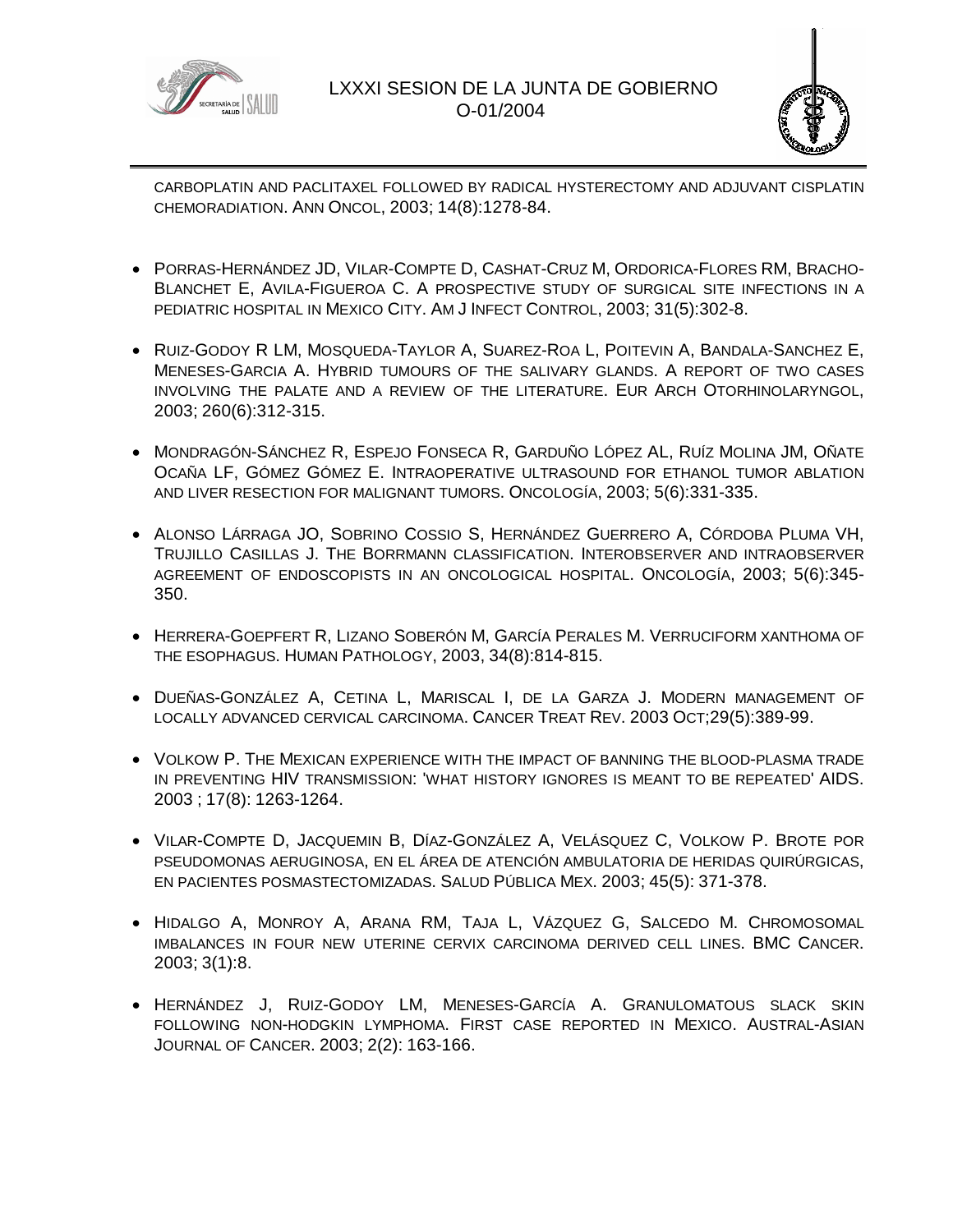



- MONTERO O, SALLE MT, GUEVARA R, OLIVERA P, MALDONADO V, MELENDEZ-ZAJGLA J. CYTOGENETIC ANALYSIS OF THE MONONUCLEAR CELL COMPONENT OF GIANT CELL TUMORS OF BONE. CANCER GENET CYTOGENET. 2003 OCT 15;146(2):170-2.
- FARFÁN HERNÁNDEZ A, HERNÁNDEZ GUERRERO A, SOBRINO COSSIO S, FRÍAS MENDÍVIL M, HERRERA GOEPFERT R, ROSALES SOLÍS A, CÓRDOVA PLUMA VH. LA ASOCIACIÓN ENTRE METAPLASIA INTESTINAL DE LA UNIÓN ESOFAGOGÁSTRICA Y ENFERMEDAD POR REFLUJO GASTROESOFÁGICO EN EL INSTITUTO NACIONAL DE CANCEROLOGÍA. ONCOLOGÍA, 2003; 5(7):390-396.
- VERÁSTEGUI-AVILÉS EL, POITEVIN CHACÓN AC, MORALES BÁRCENAS RB, MARTÍNEZ GARCÍA RM, BARRERA-FRANCO JL. COMPARATIVE IMMUNOLOGIC ANALYSIS OF RADIOTHERAPY TO THREE ANATOMIC AREAS. ONCOLOGÍA, 2003; 5(7): 404-412.
- PÉREZ-MONTIEL D, CHANONA-VILCHIS J, DOMÍNGUEZ-MALAGÓN H. LANGERHANS CELL HISTIOCYTOSIS INVOLVEMENT OF THE VULVA. ONCOLOGÍA, 2003; 5(7): 422-423.
- VOLKOW P, VÁZQUEZ C, TÉLLEZ O, AGUILAR C, BARRERA L, RODRÍGUEZ E, VILAR COMPTE D, ZINSER J, CALDERÓN E, PÉREZ PADILLA JR, MOHAR A. POLYURETHANE II CATHETER AS LONG-INDWELLING INTRAVENOUS CATHETER IN PATIENTS WITH CANCER. AMERICAN JOURNAL OF INFECTION CONTROL, 2003; 31(7):392-396.
- MOHAR A, DISCURSO DE TOMA DE POSESIÓN DEL NUEVO DIRECTOR GENERAL DEL INSTITUTO NACIONAL DE CANCEROLOGÍA DE MÉXICO. ONCOLOGÍA, 2003; 5(8): 431-433.
- CANTÚ DE LEÓN D, VILLAVICENCIO V, DOMÍNGUEZ MALAGÓN H, HERRERA GÓMEZ A. TUMORES DE WILMS DEL CÉRVIX. ONCOLOGÍA, 2003; 5(8): 476-478.
- LUNA ORTÍZ K, CERVERA CEBALLOS E, DOMÍNGUEZ MALAGÓN H, LABARDINI MENDEZ J, DE LA GARZA SALAZAR J, HERRERA GÓMEZ A, BARRERA FRANCO JL. PRIMARY LYMPHOMA OF BONE. REV. INV. CLIN., 2003; 55(5): 502-506.
- CANTÚ DE LEÓN D, LÓPEZ-GRANIEL C, FRÍAS MENDÍVIL M, CHANONA VILCHIS G, GÓMEZ C, DE LA GARZA SALAZAR J. SIGNIFICANCE OF MICROVASCULAR DENSITY (MVD) IN CERVICAL CANCER RECURRENCE. INT J GYNECOL CANCER. 2003 NOV-DEC;13(6):856-62.
- MONDRAGÓN-SÁNCHEZ R, GONZÁLEZ-GERONIZ M, OÑATE-OCAÑA LF, GARDUÑO-LÓPEZ AL, MONDRAGÓN-SÁNCHEZ A, BERNAL-MALDONADO R, RUÍZ-MOLINA JM. A RETROSPECTIVE ANALYSIS OF PATIENTS WITH GALLBLADDER CANCER TREATED WITH RADICAL RESECTION VERSUS CHOLECYSTECTOMY PLUS EXTERNAL RADIOTHERAPY. HEPATOGASTROENTEROLOGY. 2003; 50(54): 1806-10.
- VÁZQUEZ-CORZO S, TREJO-BECERRIL C, CRUZ-VALDEZ A, HERNÁNDEZ-NEVAREZ P, ESQUIVEL-GUADARRAMA FR, GUTIÉRREZ-XICOTENCATL M DE L. ASOCIACIÓN ENTRE LA PRESENCIA DE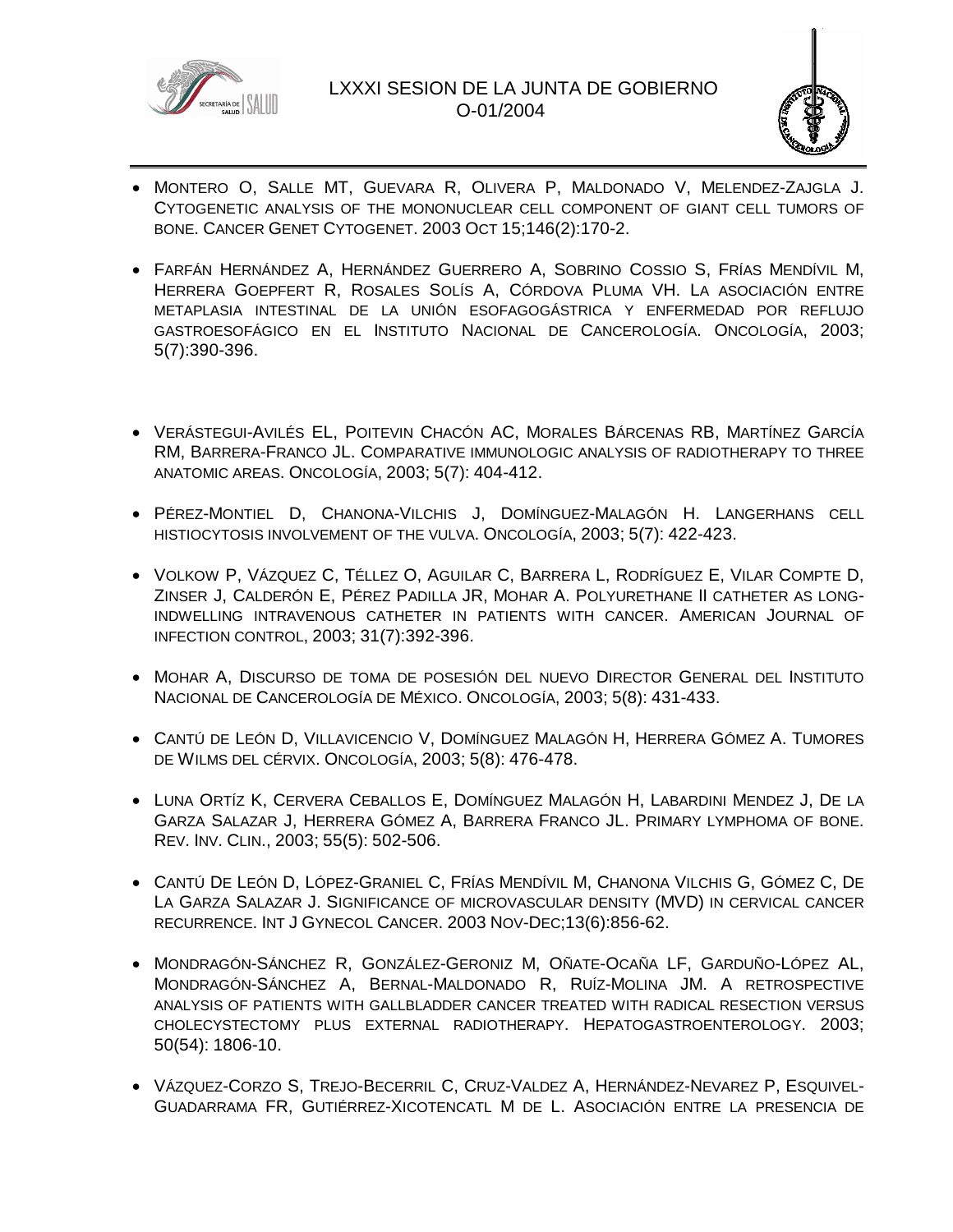



ANTICUERPOS ANTI-RAS Y ANTI-VPH16 E4/E7 Y LESIONES INTRAEPITELIALES DEL CÉRVIX. SALUD PUBLICA MEX. 2003; 45(5): 335-45.

- GARCÍA CARRANCÁ A. VACCINES AGAINST HUMAN PAPILLOMAVIRUS AND PERSPECTIVES FOR THE PREVENTION AND CONTROL OF CERVICAL CANCER. SALUD PUBLICA MEX. 2003; 45(S3): 437.
- CHÁVEZ A, MUÑOZ DE CHÁVEZ M. NUTRIGENOMICS IN PIBLIC HEALTH NUTRITION: SHORT-TERM PERSPECTIVES. EUROPEAN JOURNAL OF CLINICAL NUTRITION, 2003; 57(SUP1) :S97-S100.
- MOHAR A. CERVICAL CANCER PREVENTION: THE CASE OF DEVELOPING COUNTRIES.SALUD PUBLICA MEX. 2003;45 SUPPL 3:S301-3.

### **ACTIVIDADES RELEVANTES**

EN EL PERÍODO COMPRENDIDO ENTRE EL 1 DE ENERO Y EL 31 DE DICIEMBRE DEL 2003 SE REGISTRARON LAS SIGUIENTES ACTIVIDADES RELEVANTES:

SE PUBLICARON 85 ARTÍCULOS, DE LOS CUALES 40 (48%) PERTENECEN A REVISTAS DE ALTO IMPACTO DE LOS GRUPOS III, IV Y V, DESTACANDO UN ARTÍCULO EN LA REVISTA ONCOGENE, PRODUCTO DE UNA DE LAS LÍNEAS DE INVESTIGACIÓN MÁS IMPORTANTES EN EL INSTITUTO, DENOMINADA VIRUS DEL PAPILOMA HUMANO.

TAMBIÉN SE PUBLICÓ EL MANUAL DE ALIVIO DEL DOLOR, EDITADO POR: DR. RICARDO PLANCARTE SÁNCHEZ Y DR. FRANCISCO J. MAYER RIVERA. ED. MCGRAW-HILL INTERAMERICANA.

ADEMÁS, SE ELABORARON CUATRO SOFTWARES PARA ANÁLISIS DE TIPO NUTRICIONAL, POR LA DRA. MIRIAM MUÑOZ.

POR OTRA PARTE, LA CALIDAD DE TRES PROYECTOS DE INVESTIGACIÓN FUE RECOMPENSADA, CON LA ASIGNACIÓN DE FINANCIAMIENTO POR EL PROGRAMA DE FONDOS SECTORIALES CONACYT; CON LO QUE SE APOYARÁ EL DESARROLLO DE LAS SIGUIENTES TRES LÍNEAS DE INVESTIGACIÓN ENCAMINADAS A MEJORAR EL CONOCIMIENTO DE LA BIOLOGÍA TUMORAL:

- INDUCCIÓN DE APOPTOSIS EN ESFEROIDES TUMORALES MEDIANTE EL USO DE ARN DE INTERFERENCIA.
- ANÁLISIS FUNCIONAL DE LOS GENES E6, E2 Y LA REGIÓN LCR DE VARIANTES DEL PAPILOMA VIRUS HUMANO TIPO 18.
- POSIBLE USO DE LA PROTEÍNA SMAC COMO TERAPIA CONTRA EL CÁNCER.

DURANTE ESTE PERÍODO, SE PRESENTARON 100 TRABAJOS CIENTÍFICOS EN QUINCE REUNIONES INTERNACIONALES Y SEIS NACIONALES; EN ESTOS TRABAJOS SE MOSTRARON LOS RESULTADOS OBTENIDOS EN VARIOS ESTUDIOS EN DIFERENTES LÍNEAS DE INVESTIGACIÓN CLÍNICA Y TRANSNACIONAL, EN LAS NEOPLASIAS QUE AFECTAN MÁS FRECUENTEMENTE A LOS MEXICANOS.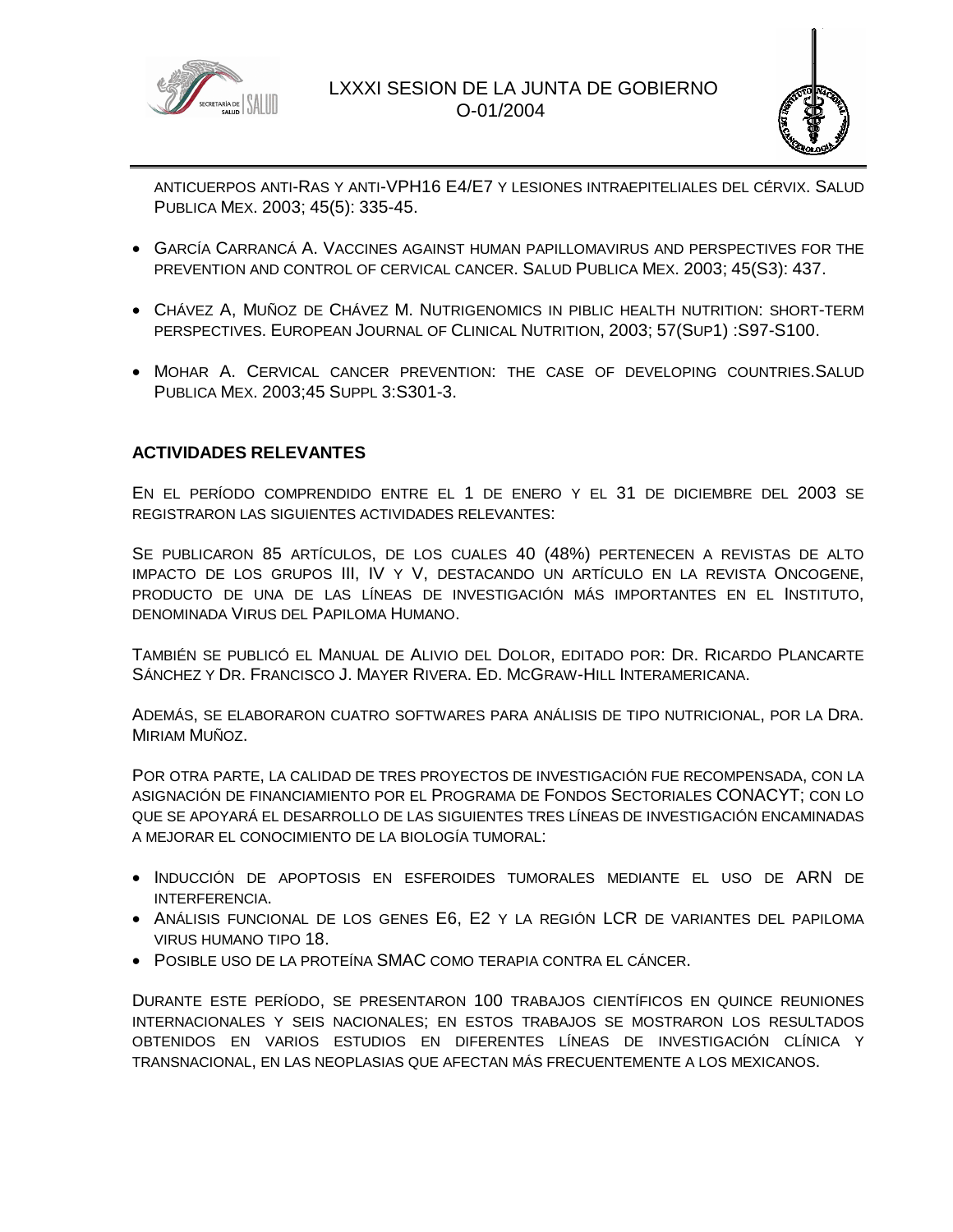



DE IGUAL FORMA, LA CALIDAD DE LA PARTICIPACIÓN SE VIÓ RECOMPENSADA CON LA OBTENCIÓN DE ALGUNOS PREMIOS COMO EL "PREMIO AL MEJOR CARTEL" PARA EL TRABAJO "NASOPHARYNGEAL CARCINOMA, TREATMENT AND RESULTS AT THE INSTITUTO NACIONAL DE CANCEROLOGÍA MÉXICO".

EN EL PASADO MES DE FEBRERO DEL 2003, EN EL PALACIO DE VERSALLES, EN PARÍS; EL DR. JAIME G. DE LA GARZA SALAZAR, DIRECTOR GENERAL DEL INSTITUTO; FUE GALARDONADO CON EL "PRIX CINO DEL DUCA DE CANCEROLOGIE 2003", POR SU TRASCENDENTE TRAYECTORIA Y COMPROMISO DE LUCHA CONTINUA CONTRA EL CÁNCER, ENFERMEDAD QUE HA TOMADO UN LUGAR IMPORTANTE DENTRO DE LAS CAUSAS DE MUERTE EN MÉXICO. ESTE RECONOCIMIENTO FUE CREADO EN 1985 Y DISTINGUE EL TRABAJO EN LAS ÁREAS DE ASISTENCIA E INVESTIGACIÓN DE ONCÓLOGOS EMINENTES; POR LO QUE ESTA 11º OCASIÓN Y POR PRIMERA VEZ, LA FUNDACIÓN SIMONE Y CINO DE DUCA OTORGA UN RECONOCIMIENTO A UN INVESTIGADOR LATINOAMERICANO POR SUS LOGROS Y SU ARDUA LABOR EN LA ONCOLOGÍA; DE IGUAL FORMA, ES IMPORTANTE MENCIONAR QUE ESTA FUNDACIÓN HA CONTRIBUIDO DURANTE 20 AÑOS, DE MANERA IMPORTANTE Y EFICAZ, AL PROGRESO DE LA MEDICINA EN EL MUNDO.

ASIMISMO, DURANTE ESTE LAPSO, LA TRAYECTORIA DE LOS INVESTIGADORES SE VIÓ RECONOCIDA CON EL INGRESO DE UN INVESTIGADOR EN CIENCIAS MÉDICAS "D" A LA ACADEMIA NACIONAL DE MEDICINA Y UN INVESTIGADOR EN CIENCIAS MÉDICAS "E" A LA ACADEMIA MEXICANA DE CIENCIAS.

ENTRE OTRAS ACTIVIDADES, ES IMPORTANTE SEÑALAR QUE EL DR. MIGUEL ÁNGEL JIMÉNEZ RÍOS FUE ELEGIDO PRESIDENTE DE LA SOCIEDAD MEXICANA DE UROLOGÍA.

POR OTRA PARTE, SE CONTINÚA CON EL INTERCAMBIO DE INVESTIGADORES CON INSTITUCIONES EXTRANJERAS; ENTRE LOS CUALES DESTACA LA ESTANCIA DE UN MES, DEL DR. LUIS ALONSO HERRERA, EN EL INSTITUTO DE INVESTIGACIÓN, UNIVERSIDAD DE ERLANGEN, ALEMANIA; ASÍ COMO LA ESTANCIA DE UN MES Y MEDIO DE M.C. TZUTZUY RAMÍREZ HERNÁNDEZ EN EL INSTITUTO DE INVESTIGACIÓN, UNIVERSIDAD DE ERLANGEN, ALEMANIA.

DURANTE ESTE PERÍODO, DENTRO DEL SISTEMA NACIONAL DE INVESTIGADORES PARA EL INGRESO Y PROMOCIÓN DEL 2003, SE OBTUVO LA PROMOCIÓN DE TRES INVESTIGADORES: UN INVESTIGADOR NIVEL II A INVESTIGADOR NIVEL III, UN INVESTIGADOR NIVEL I A INVESTIGADOR NIVEL II Y UN CANDIDATO A INVESTIGADOR SE PROMUEVE A INVESTIGADOR NIVEL I Y SE OBTUVO EL INGRESO DE TRES INVESTIGADORES CON NIVEL DE INVESTIGADOR NACIONAL NIVEL I.

# **ENSEÑANZA**

EN EL MES DE MARZO SE INICIÓ EL AÑO ESCOLAR 2003-2004 CON EL PROGRAMA DE ESPECIALIZACIÓN PARA MÉDICOS RESIDENTES, QUE CUENTA CON 33 BECARIOS DE LA SECRETARÍA DE SALUD Y 47 DIRECTOS, CON UN TOTAL DE 80 PARTICIPANTES; DE ACUERDO A SUS LUGARES DE PROCEDENCIA, 61 SON NACIONALES Y 19 EXTRANJEROS; 2 DE VENEZUELA, 2 DE GUATEMALA, 2 DE HONDURAS, 2 DE REPÚBLICA DEL SALVADOR, 2 DE PANAMÁ, 2 DE COSTA RICA, 1 DE BOLIVIA, 1 DE MACEDONIA, 1 DE NICARAGUA, 1 DE COLOMBIA, 1 DE ECUADOR, 1 DE REPÚBLICA DOMINICANA Y 1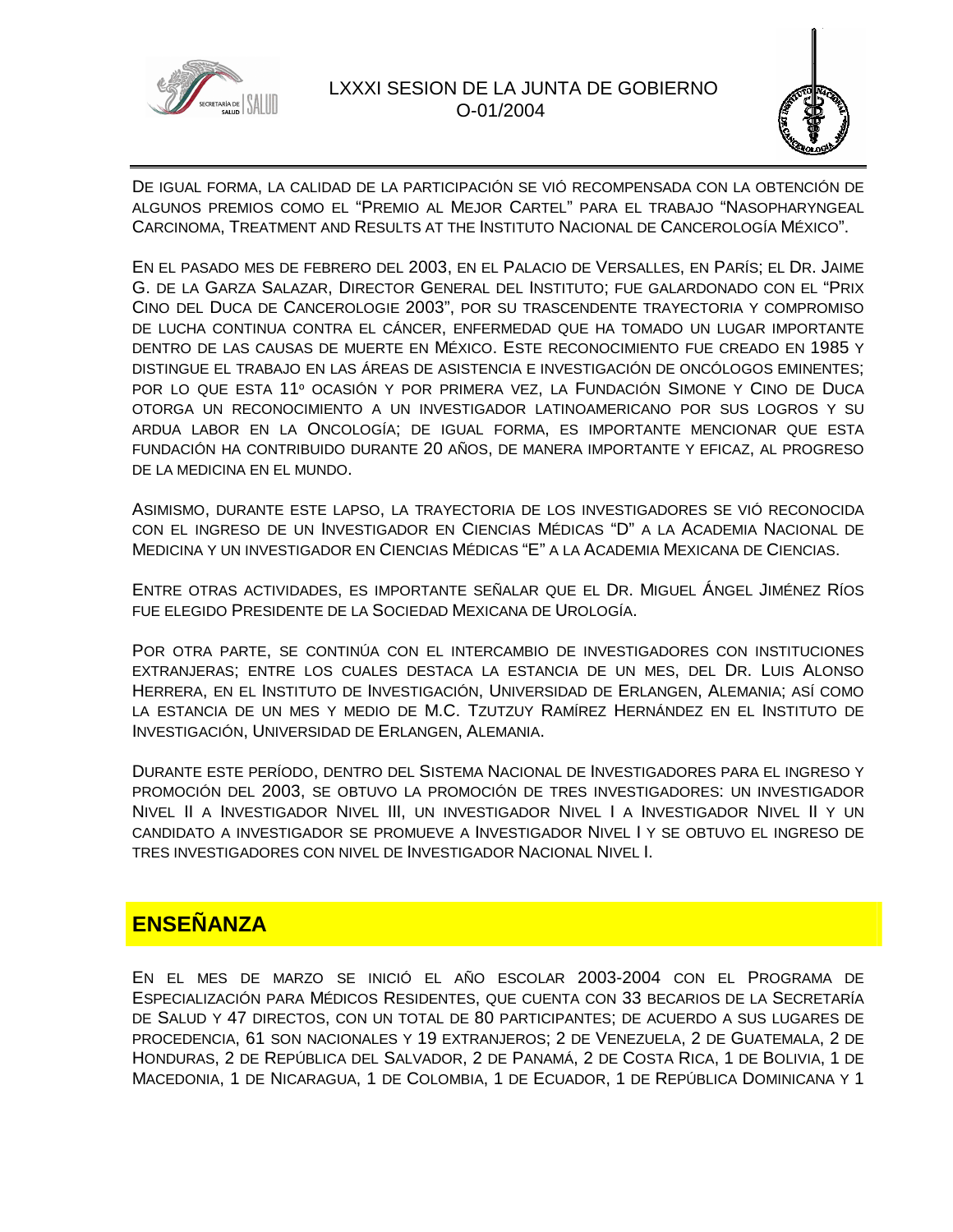



DE ESPAÑA; COMPARATIVAMENTE CON EL MISMO PERÍODO DEL 2002 SE OBTUVO UN DECREMENTO DEL 1% (1 RESIDENTE).

SE REALIZARON 11 CURSOS DE ESPECIALIZACIÓN, DOS MENOS QUE EL MISMO PERÍODO DEL AÑO ANTERIOR, 8 CON RECONOCIMIENTO UNIVERSITARIO: CIRUGÍA ONCOLÓGICA, ONCOLOGÍA MÉDICA, HEMATOLOGÍA, RADIO-ONCOLOGÍA, CITOPATOLOGÍA, PATOLOGÍA ONCOLÓGICA, RADIOLOGÍA ONCOLÓGICA, ALGOLOGÍA Y 3 SIN RECONOCIMIENTO UNIVERSITARIO: GINECOLOGÍA ONCOLÓGICA, ENDOSCOPIA GASTROINTESTINAL Y PSICO-ONCOLOGÍA.

DURANTE EL PERÍODO QUE SE INFORMA, SE IMPARTIERON 78 CURSOS CON LA SIGUIENTE DISTRIBUCIÓN: 11 PARA ESPECIALIZACIÓN, 5 DE PREGRADO-MEDICINA, 7 DE PREGRADO-OTRAS ESPECIALIDADES, 1 CURSO TÉCNICO Y POSTÉCNICO, 19 DE EDUCACIÓN MÉDICA CONTINUA, 33 DE CAPACITACIÓN PARA EL PERSONAL ADMINISTRATIVO Y DE ENFERMERÍA Y 2 DE EDUCACIÓN PARA LA SALUD.

DURANTE EL PERÍODO ENERO-DICIEMBRE DEL 2003, EL NÚMERO DE RECURSOS HUMANOS FORMADOS (262) Y CAPACITADOS (4,867), ASCENDIÓ A 5,129 ALUMNOS, CIFRA SIMILAR A LA META PROGRAMADA (5,110), Y 11% MENOR QUE EL NÚMERO DE ALUMNOS FORMADOS Y CAPACITADOS EN EL MISMO PERÍODO DEL 2002 (5,758).

SE REALIZARON 48 SESIONES CLÍNICAS GENERALES Y 200 ANATOMOCLÍNICAS. EN FOMENTO PARA A SALUD SE ATENDIERON 1500 PACIENTES, A TRAVÉS DEL GRUPO RETO, REHABILITACIÓN EN FONIATRÍA Y CLÍNICA DE TABAQUISMO.

ES IMPORTANTE DESTACAR EL APOYO QUE EL INSTITUTO HA BRINDADO SOBRE ONCOLOGÍA A 27 INSTITUCIONES DE SALUD Y EDUCATIVAS DEL PAÍS, A TRAVÉS DE CURSOS CON DURACIÓN DE DOS A TRES MESES Y EN LOS QUE SE RECIBIERON 150 ALUMNOS DE INSTITUCIONES OFICIALES, PRIVADAS DEL D.F. Y DIFERENTES ESTADOS DE LA REPÚBLICA, ASÍ COMO DE PERÚ Y BRASIL.

#### **SE LLEVARON A CABO LOS CURSOS:**

- **1ER. COLOQUIO DE INTEGRACIÓN DIAGNÓSTICA DE PATOLOGÍA CERVICOUTERINA,** SE REALIZÓ EL 28 DE ENERO DEL 2003, CON LOS SIGUIENTES TEMAS: NORMA OFICIAL MEXICANA, TOMA DE MUESTRAS Y ESPECULOSCOPÍA, EPIDEMIOLOGÍA CA.CU., VPH ASPECTOS MOLECULARES DIAGNÓSTICO Y VACUNAS, MANEJO DEL PACIENTE CON REPORTE DE VIRUS DE PAPILOMA HUMANO.
- **III CURSO DE CITOPATOLOGÍA,** SE IMPARTIÓ POR LA DRA. PATRICIA ALONSO DE RUÍZ DEL 29 AL 31 DE ENERO DEL 2003, CON EL OBJETIVO DE PROMOVER EL INTERÉS EN EL CONOCIMIENTO DE LAS TÉCNICAS MÁS RECIENTES PARA MEJORAR LA CALIDAD DEL DIAGNÓSTICO HISTOPATOLÓGICO EN NUESTRO MEDIO.
- **4º. CURSO DE MEDICINA TRANSFUSIONAL Y AFÉRESIS**, SE REALIZÓ LOS DÍAS 26, 27 Y 28 DE MARZO DEL 2003, CON EL OBJETIVO DE HACER QUE LOS PROFESIONALES DE LA SALUD ADQUIERAN LOS CONOCIMIENTOS BÁSICOS DE MEDICINA TRANSFUSIONAL.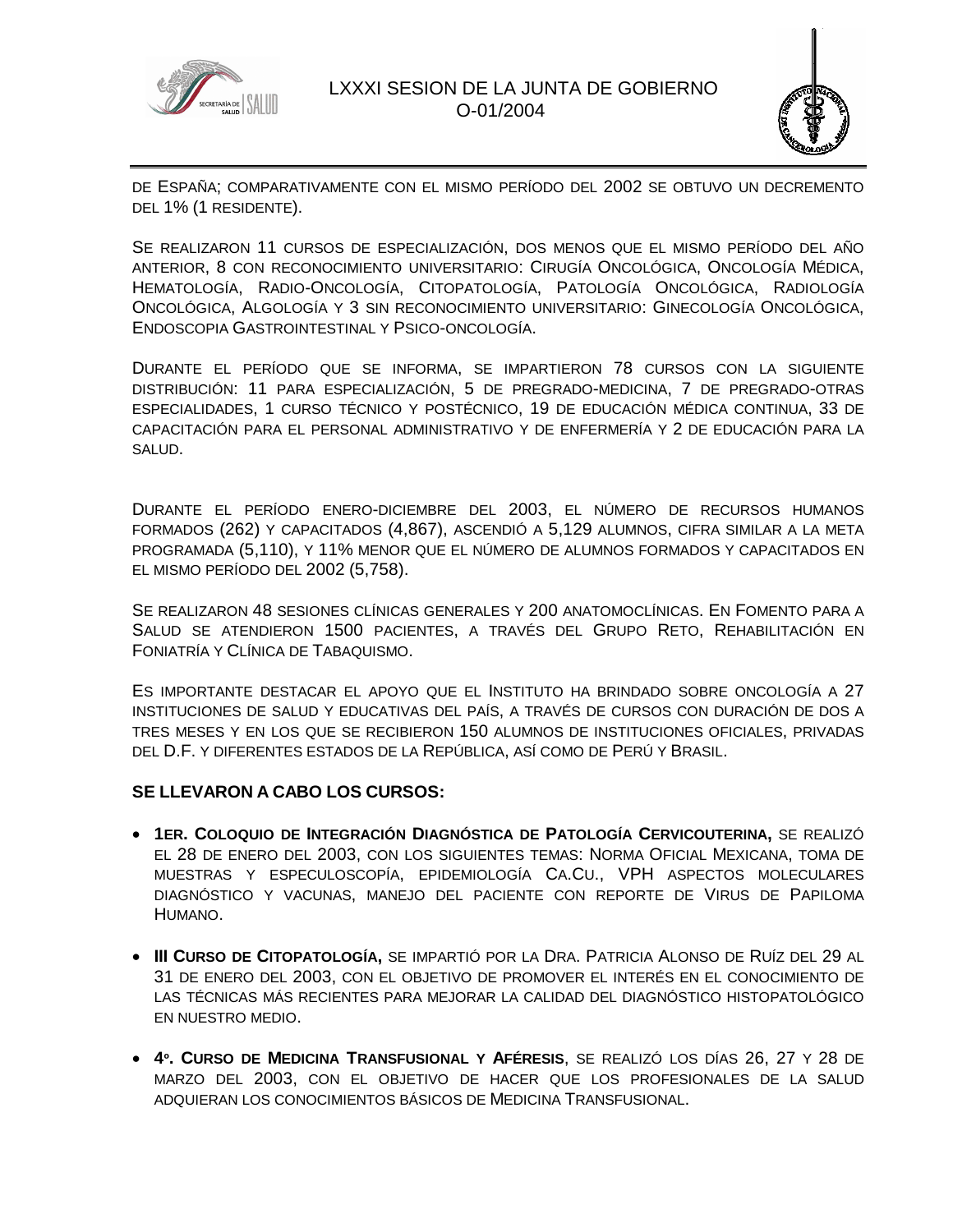



- **1ERAS. JORNADAS MÉDICAS DE PREVENCIÓN Y DETECCIÓN DEL CÁNCER EN LA MUJER**, SE CELEBRÓ DEL 1º. AL 3 DE MAYO DEL 2003; EN EL MARCO DE ESTAS JORNADAS SE REALIZÓ EL **8º.** CURSO CLÍNICO RADIOLÓGICO DE MAMA; EL 6º. CURSO EN CÁNCER GINECOLÓGICO; LA 3ª. REUNIÓN NACIONAL DEL PROGRAMA DE ACCIÓN CONTRA EL CÁNCER DE MAMA Y EL 1º. CURSO **PARA TÉCNICOS RADIÓLOGOS;** TODO ESTO, CON EL OBJETIVO DE ESTABLECER UN PROGRAMA DE ENSEÑANZA CONTINUA Y MEJORAR LOS VÍNCULOS DEL MANEJO MULTIDISCIPLINARIO DE LA PACIENTE CON CÁNCER DE MAMA Y GINECOLÓGICO.
- **5º. CURSO DE CÁNCER EN NIÑOS,** SE LLEVÓ A CABO EL 15 Y 16 DE MAYO DEL 2003, CON EL OBJETIVO DE PROPORCIONAR AL PERSONAL Y PARAMÉDICO DE PRIMER CONTACTO, EL CONOCIMIENTO BÁSICO SOBRE LAS NEOPLASIAS MALIGNAS MÁS COMUNES EN NIÑOS, SU ABORDAJE, DIAGNÓSTICO Y TRATAMIENTO.
- **PRIMER CURSO DE ARQUITECTURA DE LA INVESTIGACIÓN CLÍNICA,** SE REALIZÓ DEL 18 AL 20 DE JUNIO DEL 2003, CON EL OBJETIVO DE BRINDAR UN PANORAMA GENERAL SOBRE LOS ASPECTOS METODOLÓGICOS Y ANALÍTICOS BÁSICOS UTILIZADOS EN LA INVESTIGACIÓN CLÍNICA.
- **2º. CONGRESO NACIONAL DE PSICO-ONCOLOGÍA,** SE EFECTUÓ DEL 27 AL 30 DE AGOSTO DEL 2003, CON EL OBJETIVO DE DILUCIDAR SOBRE LAS DIFERENTES PERSPECTIVAS DE LA MUERTE Y OBTENER UNA MEJOR VISIÓN PARA ABORDAR EL TEMA DE LA MUERTE Y SU SOLICITUD DE NUESTROS PACIENTES, DE SU FAMILIA Y DEL EQUIPO TERAPÉUTICO DE MANERA NATURAL.
- **8ª. REUNIÓN DE TRABAJO SOCIAL EN ONCOLOGÍA**, SE LLEVÓ A CABO LOS DÍAS 25 Y 26 DE SEPTIEMBRE DEL 2003, CON EL TEMA INTERRELACIÓN DE TRABAJO SOCIAL Y LAS DIFERENTES DISCIPLINAS.
- **¿QUE PUEDE COMER UN PACIENTE CON CÁNCER?,** ESTE CURSO SE REALIZÓ EL 16 DE OCTUBRE DEL 2003, CON EL OBJETIVO DE CONOCER LOS COMPONENTES DE LA DIETA QUE PUEDE INFLUIR EN EL DESARROLLO Y/O PREVENCIÓN DEL CÁNCER Y CONOCER ALGUNAS RECOMENDACIONES DIETÉTICAS QUE SE PUEDEN ESTABLECER PARA DISMINUIR LOS SÍNTOMAS CAUSADOS POR LA ENFERMEDAD Y/O TRATAMIENTO.
- **XI CURSO CÁNCER EN LA MUJER,** SE LLEVÓ A CABO LOS DÍAS 8 Y 15 DE NOVIEMBRE DEL 2003, CON LA FINALIDAD DE INFORMAR A LAS MUJERES LOS PRINCIPALES TIPOS DE CÁNCER QUE PUEDEN PADECER, LOS FACTORES DE RIESGO, LA PREVENCIÓN EN LOS CASOS QUE SEA POSIBLE Y SOBRE TODO LA DETECCIÓN OPORTUNA.
- **CURSO DE GENÉTICA Y CÁNCER,** SE REALIZÓ DEL 13 AL 14 DE NOVIEMBRE DEL 2003, CON LA FINALIDAD PROPORCIONAR LOS CONOCIMIENTOS MÁS RECIENTES DE LAS ALTERACIONES GENÉTICAS EN EL CÁNCER, PARA ACTUALIZAR A LOS PROFESIONALES EN EL TEMA.
- **CURSO INTERNACIONAL RADIOTERAPIA BASADA EN EVIDENCIAS,** SE EFECTUÓ DEL 24 AL 28 DE NOVIEMBRE DEL 2003, CON APOYO DE LA SOCIEDAD INTERNACIONAL DE RADIOTERAPIA ONCOLÓGICA Y EL ORGANISMO INTERNACIONAL DE ENERGÍA ATÓMICA, ESTE CURSO ESTÁ DISEÑADO PARA MEJORAR EL CONOCIMIENTO DE LA COMUNIDAD DE RADIOTERAPIA Y FÍSICA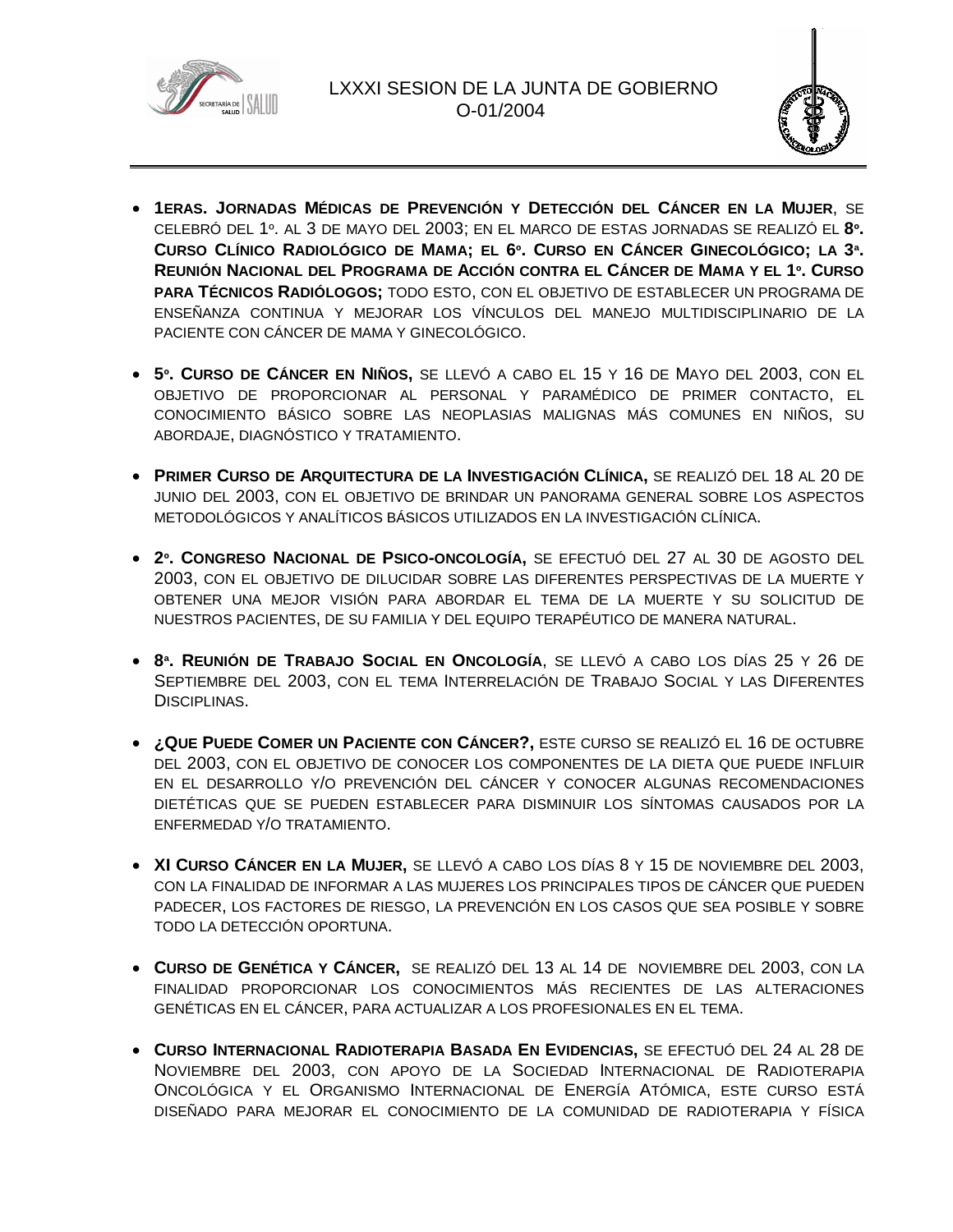



MÉDICA DE AMÉRICA LATINA, DESARROLLANDO GUÍAS RACIONALES PARA EL USO CONTRA EL CÁNCER Y EL USO OPTIMIZADO DE RECURSOS DE EQUIPAMIENTO LIMITADOS. EL CURSO DE ENTRENAMIENTO INCLUYE CONFERENCIAS Y DISCUSIONES PARA PRESENTAR LA EVIDENCIA ACTUAL QUE DETERMINA LOS ESTÁNDARES DE CUIDADO APROPIADOS PARA LOS CÁNCERES MÁS COMUNES TRATADOS POR ONCÓLOGOS.

 **II JORNADAS INTERNACIONALES DE ACTUALIZACIÓN EN ANATOMÍA PATOLÓGICA,** SE LLEVARON A CABO DEL 10 AL 13 DE DICIEMBRE DEL 2003 EN CANCÚN, MÉXICO, Y FUE ORGANIZADO POR LOS DEPARTAMENTOS DE PATOLOGÍA DE THE OHIO STATE UNIVERSITY MEDICAL CENTER Y DEL INSTITUTO NACIONAL DE CANCEROLOGÍA, MÉXICO, CON LA FINALIDAD DE DAR A CONOCER EL OBJETIVO Y LAS NECESIDADES EDUCACIONALES EN ESTA MATERIA, YA QUE POR EL AUMENTO EN LA INCIDENCIA DEL CÁNCER EN LA POBLACIÓN MUNDIAL Y LOS AVANCES TECNOLÓGICOS RECIENTES, SE HACE NECESARIA LA EDUCACIÓN CONTINUA DE MÉDICOS ONCÓLOGOS Y PATÓLOGOS DEDICADOS A ESTE CAPÍTULO DE LA MEDICINA.

## **ACTIVIDADES RELEVANTES**

DESTACA LA **XX REUNIÓN NACIONAL MÉDICA DEL INSTITUTO NACIONAL DE CANCEROLOGÍA,** LA CUAL SE LLEVÓ A CABO DEL 18 AL 22 DE FEBRERO DEL 2003, CUYA SEDE FUE EL HOTEL ROYAL PEDREGAL DE LA CIUDAD DE MÉXICO. LA INAUGURACIÓN FUE PRESIDIDA POR EL DR. MISAEL URIBE ESQUIVEL, COORDINADOR GENERAL DE LOS INSTITUTOS NACIONALES DE SALUD EN REPRESENTACIÓN DEL DR. JULIO FRENK MORA SECRETARIO DE SALUD; DR. JAIME G. DE LA GARZA SALAZAR, DIRECTOR GENERAL DEL INSTITUTO NACIONAL DE CANCEROLOGÍA Y PROFESOR TITULAR DE LA XX REUNIÓN NACIONAL MÉDICA; DR. MANUEL GONZÁLEZ BARÓN, JEFE DEL SERVICIO DE ONCOLOGÍA, GRUPO ONCOPAZ, MADRID ESPAÑA; DR. JOSÉ LUIS BARRERA FRANCO, DIRECTOR MÉDICO DEL INCAN; DR. JUAN R. LABARDINI MÉNDEZ, DIRECTOR DE ENSEÑANZA DEL INCAN; DR. ALEJANDRO MOHAR BETANCOURT, DIRECTOR DE INVESTIGACIÓN DEL INCAN; DR. VÍCTOR M. LIRA PUERTO, PRESIDENTE DEL CONSEJO MEXICANO DE ONCOLOGÍA Y LA DRA. DOLORES GALLARDO RINCÓN, SUBDIRECTORA DE EDUCACIÓN PARA LA SALUD DEL INCAN, QUIENES PRESIDIERON LA MESA DE HONOR E HICIERON ENTREGA DE LOS DIPLOMAS A LOS MÉDICOS RESIDENTES.

LA INTENCIÓN DE ESTA REUNIÓN FUE LOGRAR UNA CONVIVENCIA CIENTÍFICA CON LA PARTICIPACIÓN DE PROFESORES NACIONALES Y EXTRANJEROS DE PRIMER NIVEL, EN UN AMBIENTE CORDIAL Y AMIGABLE, BUSCANDO UN MAYOR ACERCAMIENTO ENTRE LOS ONCÓLOGOS DEL PAÍS Y DE LATINOAMÉRICA. *LOS TEMAS TRATADOS FUERON DIVERSOS, DESTACANDO ENTRE ELLOS LOS SIGUIENTES:* CURSO PRECONGRESO DE GANGLIO CENTINELA, CONFERENCIAS PLENARIAS, QUIMIOCINAS Y CÁNCER DE MAMA, CIRUGÍA PROFILÁCTICA EN CÁNCER DE MAMA, INMUNOTERAPIA EN CÁNCER DE MAMA, MAPEO LINFÁTICO Y ESTADIFICACIONES EN EL PACIENTE CON MELANOMA, TERAPIAS COMBINADAS PRE Y POSOPERATORIA EN CÁNCER GÁSTRICO LOCALIZADO Y DE ALTO RIESGO, ASPECTOS QUIRÚRGICOS AVANZADOS EN EL MANEJO DEL CÁNCER DE PÁNCREAS (RESECCIÓN VASCULAR, MÁRGENES Y PAPEL DE LA LINFADENECTOMÍA), MAPEO LINFÁTICO Y ESTADIFICACIONES EN EL PACIENTE CON MELANOMA, PROGRAMA NACIONAL DE PREVENCIÓN Y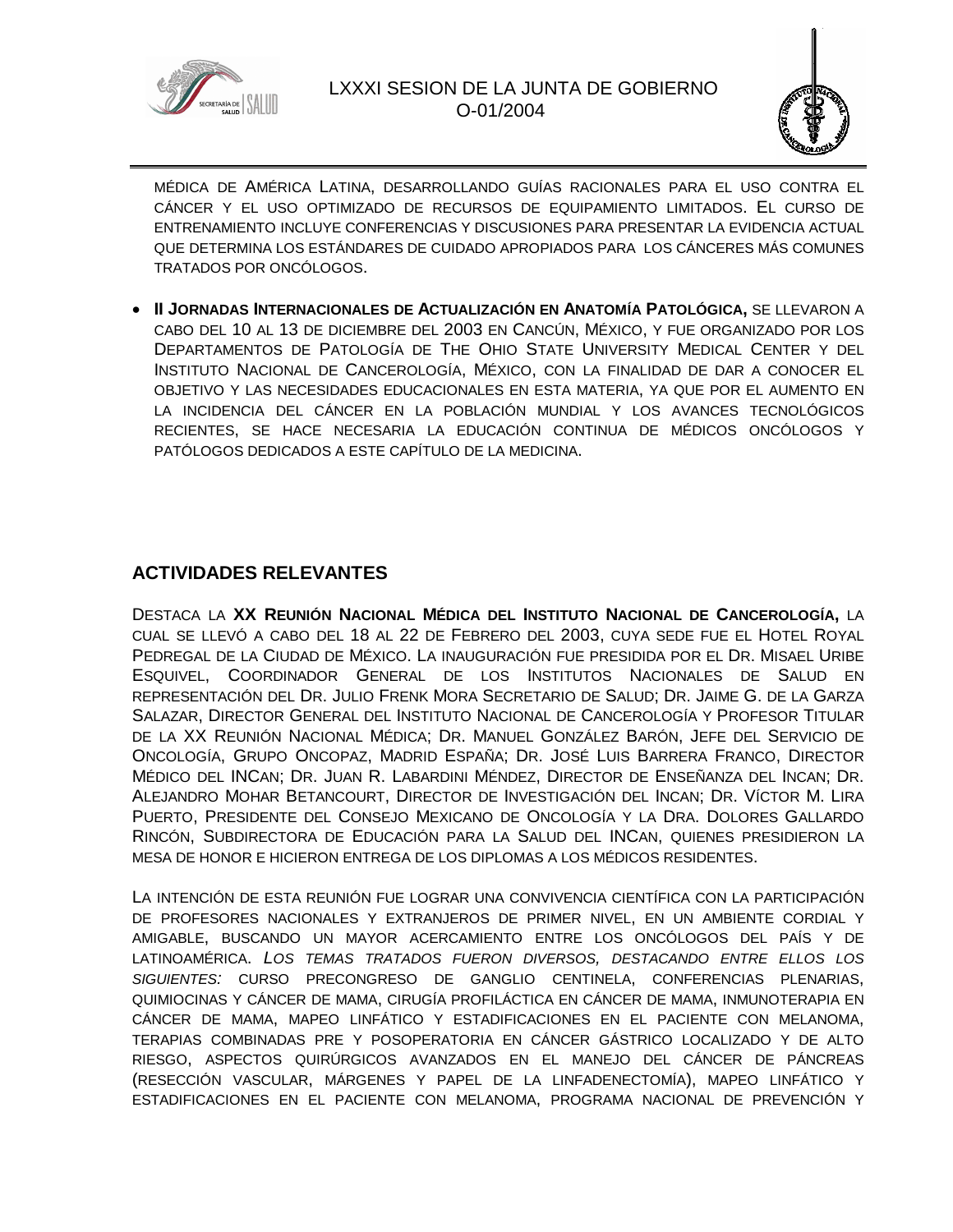

#### LXXXI SESION DE LA JUNTA DE GOBIERNO O-01/2004



DETECCIÓN DEL CÁNCER DE CÉRVIX Y MAMA Y BLANCOS TERAPÉUTICOS MOLECULARES EN CÁNCER DE CÉRVIX. *ENTRE LOS MODULOS DESTACAN:* PRINCIPIOS BÁSICOS DE LA APLICACIÓN DE FARMACOGENÓMICA EN ONCOLOGÍA; NUEVOS BLANCOS TERAPÉUTICOS Y ENSAYOS CLÍNICOS; PAPEL DE LA GLUCURONOSIL TRANSFERASA; MEDICINA GENÓMICA APLICADA A LA INVESTIGACIÓN CLÍNICA Y ENSEÑANZA DE LA ONCOLOGÍA GRUPO ONCOPAZ, MADRID, ESPAÑA Y EL INSTITUTO NACIONAL DE CANCEROLOGÍA. *LOS TÓPICOS SELECTOS FUERON:* INMUNOTERAPIA EN CÁNCER CON TALIDOMIDA, CIRUGÍA CONSERVADORA EN CÁNCER DE LARINGE, COMPORTAMIENTO VASCULAR DEL MELANOMA, CORRELACIÓN DE HALLAZGOS POR ULTRASONIDO Y MICROESTADIAJE, CÁNCER DE PRÓSTATA EN VARONES MENORES DE 50 AÑOS, CÁNCER DE TUBO DIGESTIVO, CÁNCER DE CERVIX, TRASTORNOS PATOLÓGICOS DE LA MUCOSA GÁSTRICA EN TEJIDO CIRCUNDANTE EN CÁNCER Y LINFOMA GÁSTRICO.

#### EN EL MARCO DEL CONGRESO SE CELEBRÓ LA **XIV REUNIÓN DE LOS CENTROS ESTATALES DE CANCEROLOGÍA**.

EL DÍA 4 DE JUNIO DEL 2003, SE LLEVÓ A CABO LA CELEBRACIÓN DE LOS 10 AÑOS DE COOPERACIÓN FRANCO-MEXICANA EN CANCEROLOGÍA, CON LA PARTICIPACIÓN DEL DR. MISAEL URIBE ESQUIVEL, COORDINADOR GENERAL DE LOS INSTITUTOS NACIONALES DE SALUD; DR. JAIME G. DE LA GARZA SALAZAR, DIRECTOR GENERAL DEL INCAN; DR. ALEJANDRO MOHAR BETANCOURT, DIRECTOR DE INVESTIGACIÓN DEL INCAN; DR. MICHEL URBAJTEL, CHU ARGENTENIL, FRANCIA, COORDINADOR DE LA COOPERACIÓN FRANCO-MEXICANA; DR. DAVID KHAYAT, SALPETRIERE, PARÍS FRANCIA; DR. GABRIEL HORTOBAGY, MD. ANDERSON CANCER CENTER, HOUSTON TEXAS Y DR. PETER GEORGE HARPER, GUYS, LONDRES, INGLATERRA.

DURANTE ESTE PERÍODO, SE REALIZÓ LA PRIMERA SEMANA INTERNACIONAL DEL LABORATORIO CLÍNICO DEL 23 AL 27 DE JUNIO DEL 2003, CON EL OBJETIVO DE REAFIRMAR LA IMPORTANCIA DE LAS PRUEBAS DE LABORATORIO EN LA PRÁCTICA MÉDICA, DEFINIR LAS ASPECTOS CLÍNICOS Y BIOQUÍMICOS DE LAS PRINCIPALES PRUEBAS DE LABORATORIO, DESTACANDO LOS SIGUIENTES MÓDULOS: QUÍMICA CLÍNICA, BACTERIOLOGÍA, CITOGENÉTICA, HEMATOLOGÍA Y MARCADORES TUMORALES.

# **ASISTENCIA**

EN EL PERÍODO ENERO-DICIEMBRE DEL 2003, SE OTORGARON UN TOTAL DE 167,121 CONSULTAS, 7% MÁS QUE LAS 156,000 PROGRAMADAS Y 1% MENOS QUE LAS DEL 2002 (169,238).

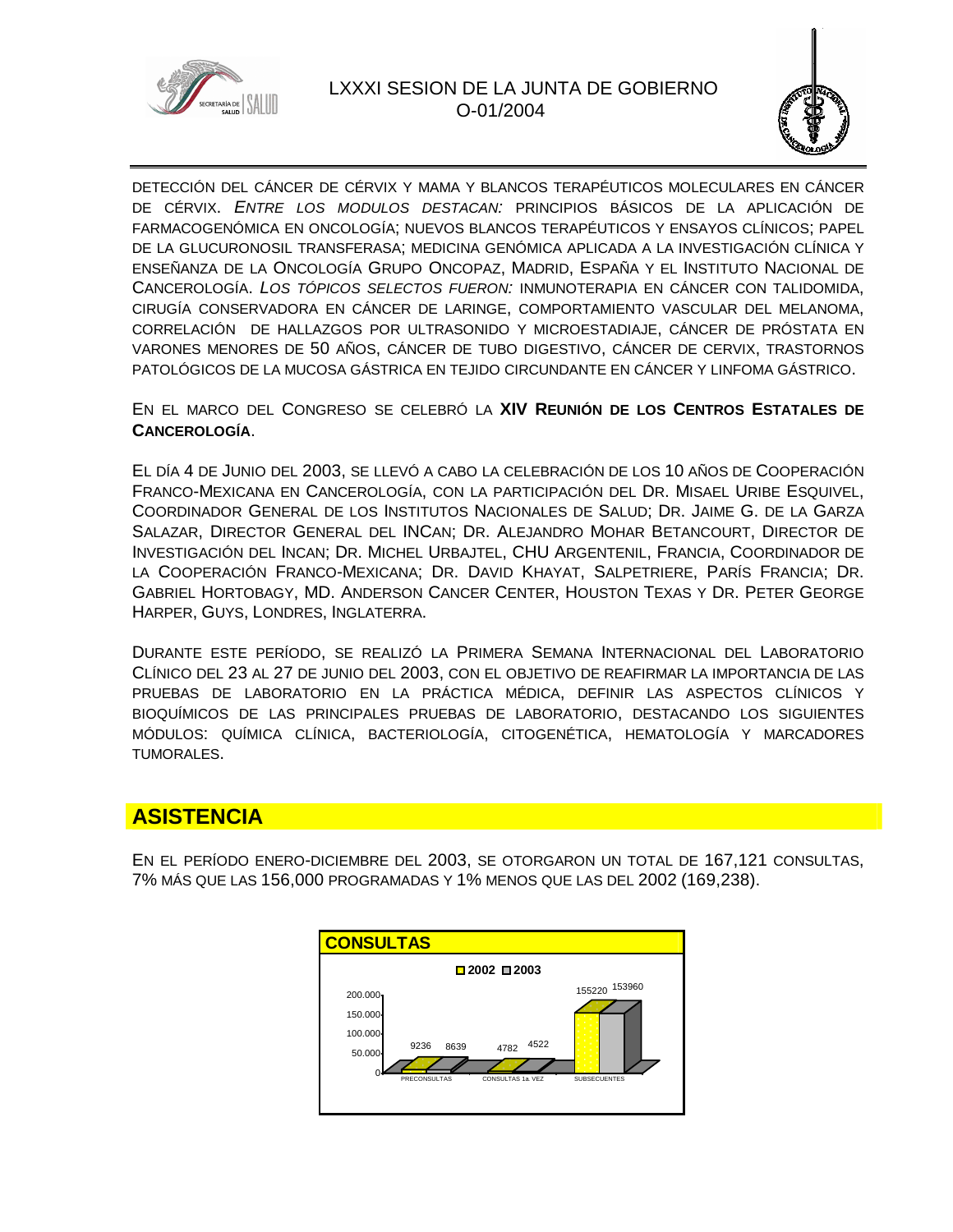



DEL TOTAL DE CONSULTAS, 8,639 FUERON PRECONSULTAS, 7% MENOR A LA CIFRA PROGRAMADA (9,240) Y 6% INFERIOR A LO REALIZADO EN EL 2002 (9,236); SE ABRIÓ EXPEDIENTE CLÍNICO A 4,522 PACIENTES, 5% MENOR RESPECTO AL PERÍODO DEL 2002 (4,782). DE ELLOS 111 (2%) ACUDIERON EN FORMA DIRECTA AL INSTITUTO Y 4,411 (98%) PROVINIERON DE LOS MECANISMOS DE REFERENCIA Y CONTRARREFERENCIA. EL 13% FUE REFERIDO DE DIVERSOS CENTROS DE SALUD; EL SEGUNDO NIVEL DE ATENCIÓN ENVIÓ AL 24%; EL TERCER NIVEL 11%; EL ISSSTE 0.5%; EL IMSS 0.5% Y MÉDICOS PARTICULARES REFIRIERON EL 49% (2,191 PACIENTES).

EL INSTITUTO DISTRIBUYÓ 4,117 PACIENTES DESPUÉS DE LA PRECONSULTA, SIN APERTURA DE REGISTRO CLÍNICO: A CENTROS DE SALUD EL 20%; A HOSPITALES GENERALES EL 20%; A DIFERENTES INSTITUCIONES DE TERCER NIVEL EL 4%; AL IMSS EL 2%; AL ISSSTE EL 2% Y EL 52% REGRESARON A SU LUGAR DE ORIGEN CON LOS MÉDICOS QUE INICIALMENTE LOS HABÍAN REMITIDO AL INSTITUTO.

EL 32% DE LOS PACIENTES ATENDIDOS PROCEDIÓ DEL DISTRITO FEDERAL; EL RESTANTE 68% DEL INTERIOR DE LA REPÚBLICA, PRINCIPALMENTE DE LOS ESTADOS DE MÉXICO, MORELOS, VERACRUZ, GUERRERO E HIDALGO.

EL CÁNCER CÉRVICO-UTERINO Y EL MAMARIO, OCUPARON LOS DOS PRIMEROS LUGARES COMO CAUSA DE CONSULTA DE PRIMERA VEZ, DE HOSPITALIZACIÓN Y DE MORTALIDAD.

DE LA POBLACIÓN ATENDIDA, EL 79% FUERON MUJERES Y EL 21% HOMBRES; DE ACUERDO A SU CONDICIÓN SOCIOECONÓMICA EL 80% CORRESPONDIÓ A LA ESCALA MÁS BAJA SEGÚN LA CLASIFICACIÓN DEL DEPARTAMENTO DE TRABAJO SOCIAL (NIVEL 1 A 3) Y EL 20% A LA MÁS ALTA (NIVEL 4 A 6); ÉSTO RATIFICA QUE LA INSTITUCIÓN CUMPLE CON SU OBJETIVO EMINENTEMENTE SOCIAL.

EL NÚMERO DE EGRESOS HOSPITALARIOS FUE DE 7,465, 4% MENOS QUE LOS 7,800 PROGRAMADOS Y 4% INFERIOR A LA CIFRA ALCANZADA EL AÑO ANTERIOR (7,749). DEL TOTAL, 6,980 FUERON POR MEJORÍA; 139 POR ALTA VOLUNTARIA Y 346 DEFUNCIONES. EL ÍNDICE DE LETALIDAD HOSPITALARIA FUE DE 5%, RESULTADO DEL TOTAL DE DEFUNCIONES ENTRE EL DE EGRESOS, SIMILAR AL MISMO PERÍODO DEL 2002 (5%).

SE PRACTICÓ NECROPSIA EN 24 CASOS QUE EQUIVALEN AL 7% DEL TOTAL DE PERSONAS FALLECIDAS (346), 7% MENOS QUE EN EL MISMO PERÍODO DEL AÑO ANTERIOR (14%).

**EGRESOS**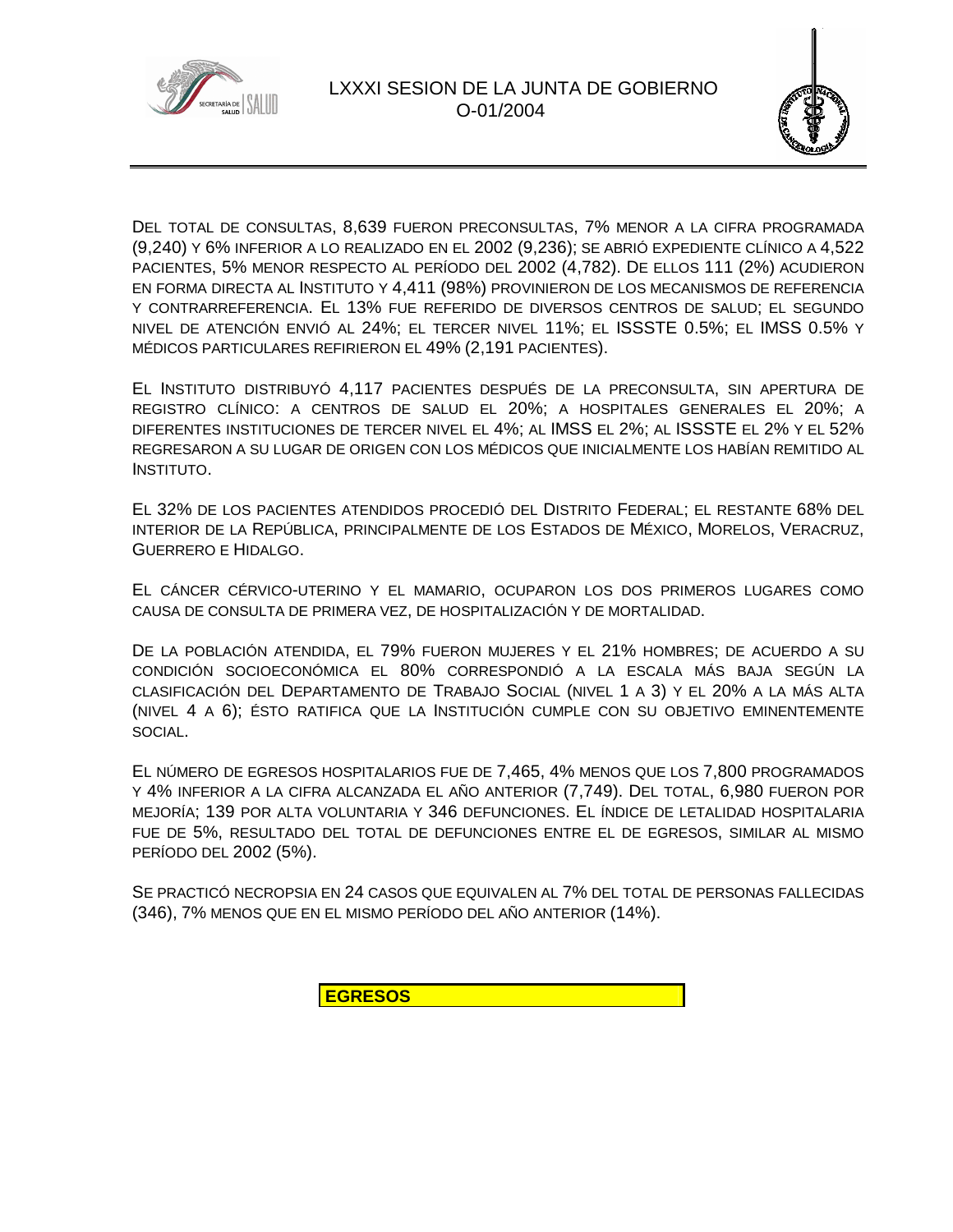





EL PROMEDIO DE DÍAS ESTANCIA FUE DE 6.2 DÍAS, CON ÍNDICE PROMEDIO DE OCUPACIÓN HOSPITALARIA DE 86%, SIMILAR AL 86% OBTENIDO EN EL 2002; EL ÍNDICE DE ROTACIÓN DE CAMAS FUE DE 51 EGRESOS POR CAMA, CIFRA INFERIOR A LA ALCANZADA EN EL MISMO LAPSO DEL 2002 (53).

SE OTORGÓ ATENCIÓN DE URGENCIAS A 5,846 PACIENTES, CIFRA SUPERIOR EN UN 25% RESPECTO A LA META PROGRAMADA (4,680) Y 11% SUPERIOR A LA CIFRA OBTENIDA EN EL 2002 (5,281).

SE REALIZARON 3,675 INTERVENCIONES QUIRÚRGICAS, CANTIDAD SUPERIOR EN 6% RESPECTO A LA PROGRAMADA (3,480) Y 6% MENOR A LA CIFRA ALCANZADA EL AÑO ANTERIOR (3,904). DEL TOTAL, CORRESPONDIERON A CIRUGÍA MAYOR 2,932 (80%) Y 743 (20%) A CIRUGÍA MENOR.

LA SUBDIRECCIÓN DE SERVICIOS AUXILIARES DE DIAGNÓSTICO Y TRATAMIENTO REALIZÓ POR MEDIO DEL LABORATORIO CLÍNICO 827,047 ESTUDIOS, 19% MÁS QUE LOS 696,000 PROGRAMADOS Y 5% SUPERIOR A LOS DEL AÑO ANTERIOR (789,290). DEL TOTAL DE EXÁMENES, EL 28% SE PRACTICÓ A PACIENTES HOSPITALIZADOS.

EL BANCO DE SANGRE ATENDIÓ A 7,871 DISPONENTES; SE OBTUVO UN TOTAL DE 6,703 UNIDADES QUE SE FRACCIONARON EN DIFERENTES COMPONENTES SANGUÍNEOS PARA TRANSFUNDIR UN TOTAL DE 9,930 UNIDADES. SE PRACTICARON 1,135 AFÉRESIS PARA LA OBTENCIÓN DE PLAQUETAS Y CÉLULAS MONOCLONALES PERIFÉRICAS.

RADIODIAGNÓSTICO EFECTUÓ 32,189 ESTUDIOS, 3% MAYOR A LOS 31,200 PROGRAMADOS Y 3% SUPERIOR A LOS DEL AÑO ANTERIOR (31,187).

ULTRASONOGRAFÍA REALIZÓ 6,034 ESTUDIOS, CIFRA INFERIOR EN 4% RESPECTO A LA PROGRAMADA QUE FUE DE 6,300 Y 5% MAYOR QUE LA OBTENIDA EN EL 2002 (5,733).

EN TOMOGRAFÍA AXIAL COMPUTADA SE EFECTUARON 17,260 ESTUDIOS, CIFRA SUPERIOR EN 44% RESPECTO A LA PROGRAMADA QUE FUE DE 12,000 Y 17% MAYOR A LA OBTENIDA EN EL 2002 (14,746).

FUERON ADMINISTRADAS 19,736 APLICACIONES DE QUIMIOTERAPIA, 50% SUPERIOR A LAS 13,200 PROGRAMADAS Y 12% MAYOR A LA CIFRA DEL 2002 (17,694).

EL DEPARTAMENTO DE RADIOTERAPIA SUMINISTRÓ UN TOTAL DE 40,023 SESIONES, MENOR EN UN 2% A LAS 40,800 PREVISTAS Y 8% INFERIOR A LA CIFRA ALCANZADA EN EL 2002 (43,547).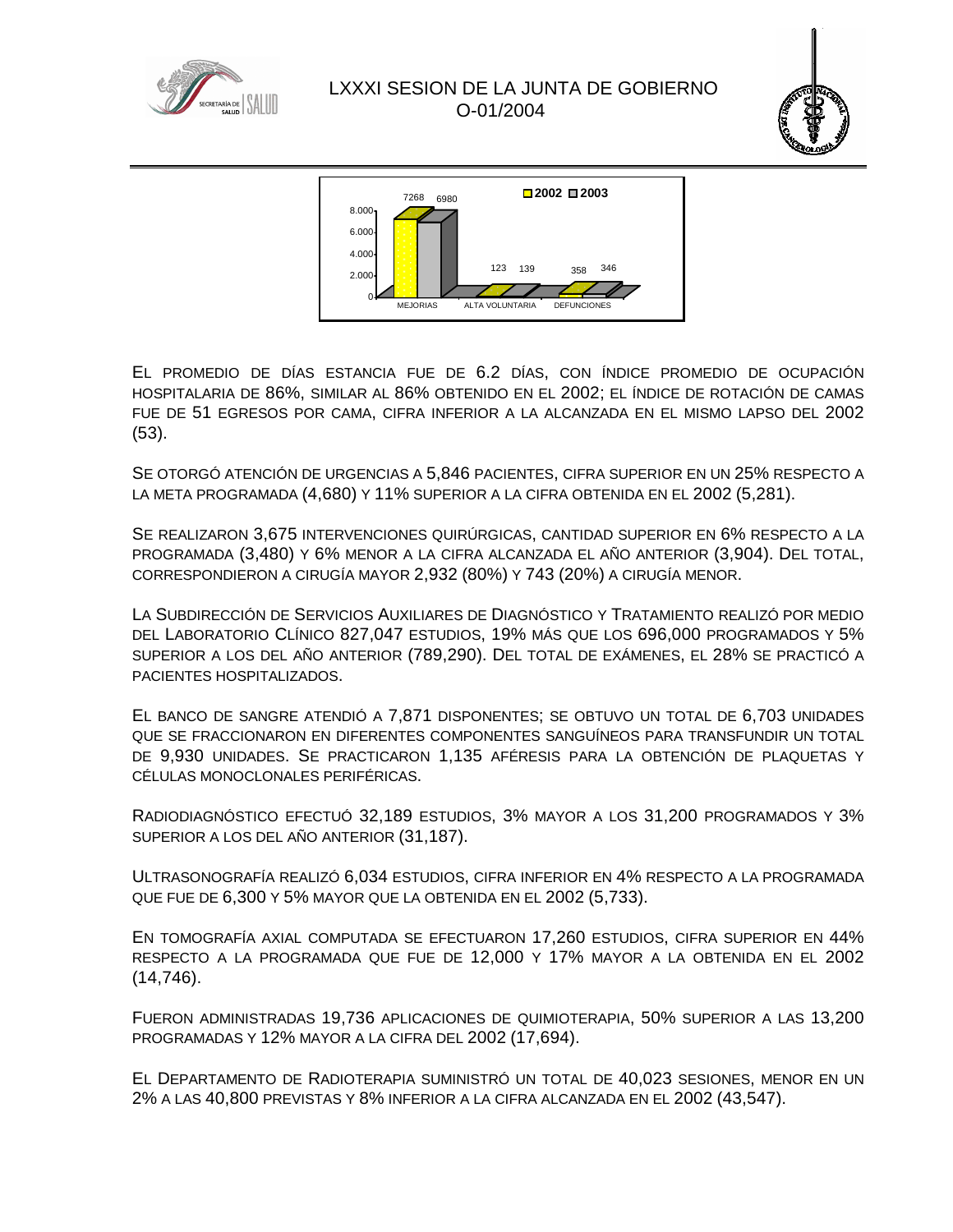



EN REHABILITACIÓN SE EFECTUARON 100 SESIONES, 4% MENOR A LA PROGRAMADA (104) Y 2% INFERIOR A LA ALCANZADA EN EL MISMO PERÍODO DEL 2002 (102). SE ATENDIERON 5,147 PACIENTES MASTECTOMIZADAS Y 480 LARINGECTOMIZADOS.

PATOLOGÍA EFECTUÓ UN TOTAL DE 41,758 ESTUDIOS, INTEGRADOS POR 25,013 CITOLOGÍAS EXFOLIATIVAS, 16,721 ESTUDIOS HISTOPATOLÓGICOS Y 24 AUTOPSIAS, 21% MENOR RESPECTO A LA PROGRAMADA (52,620) Y 5% MENOR A LO REALIZADO EN EL 2002 (44,075).

DURANTE EL EJERCICIO DEL 2003, EN LA UNIDAD DE TRASPLANTE DE MÉDULA OSEA, SE REALIZARON 2 TRASPLANTES ALOGÉNICOS Y 7 TRASPLANTES AUTÓLOGOS.